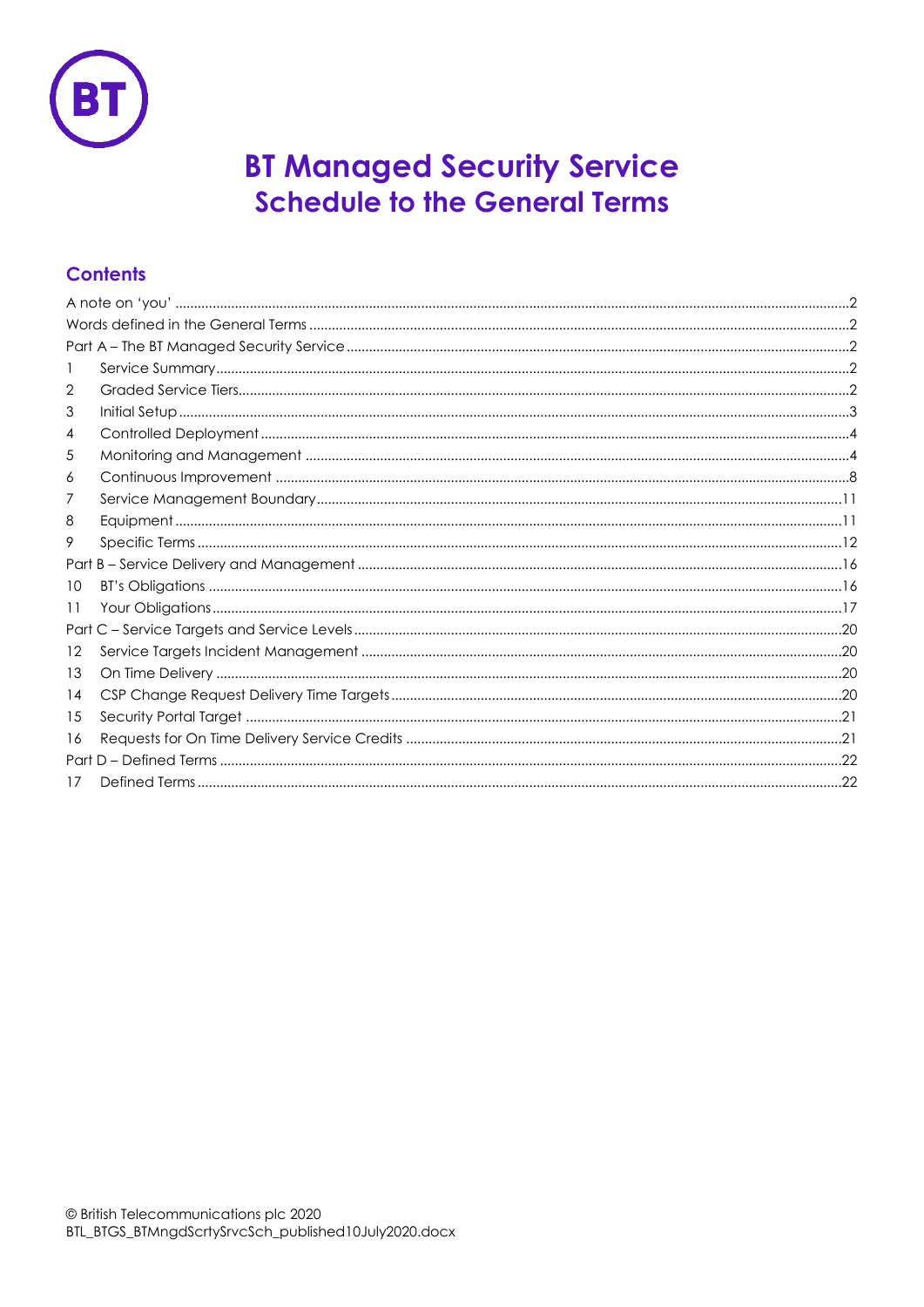

#### <span id="page-1-0"></span>**A note on 'you'**

'You' and 'your' mean the Customer.

#### <span id="page-1-1"></span>**Words defined in the General Terms**

Words that are capitalised but have not been defined in this Schedule have the meanings given to them in the General Terms.

## <span id="page-1-2"></span>**Part A – The BT Managed Security Service**

#### <span id="page-1-3"></span>**1 Service Summary**

- 1.1 BT will provide you with a range of graded security management services which can be used in association with, and as an overlay to, the Associated Services ("**BT Managed Security Service**").
- 1.2 The BT Managed Security Service may not be available in all countries.

#### <span id="page-1-4"></span>**2 Graded Service Tiers**

2.1 You will choose one of the Graded Service Tiers, some of the features of which are set out in the table below, to use with your Associated Service as set out in any applicable Order:

|                                                                                        | <b>Foundation</b>                                   | <b>Foundation Plus</b>                                | Premium                              |  |
|----------------------------------------------------------------------------------------|-----------------------------------------------------|-------------------------------------------------------|--------------------------------------|--|
| Initial Setup of the Associated Services as set out in Paragraph 3                     |                                                     |                                                       |                                      |  |
| <b>Physical Security Appliance delivery model</b>                                      |                                                     |                                                       |                                      |  |
| <b>BT</b> Owned                                                                        | ✓                                                   | ✓                                                     | ✓                                    |  |
|                                                                                        |                                                     |                                                       |                                      |  |
|                                                                                        |                                                     |                                                       |                                      |  |
| <b>Customer Security Policy</b>                                                        |                                                     |                                                       |                                      |  |
| <b>Associated Services</b>                                                             | Good practice<br>standard policies                  | Customisable security<br>policy                       | Customisable<br>security policy      |  |
|                                                                                        | $\pmb{\times}$<br>Upgrade available as              | ✓<br>Named                                            | ✓<br>Named & potential               |  |
| BT Project Manager assigned for Initial Setup                                          | set out in Paragraph<br>3.1.10                      | Upgrade available as<br>set out in Paragraph<br>3.2.3 | Site visit depending<br>on location. |  |
| BT installs BT Equipment and Purchased Equipment                                       | ✓                                                   | ✓                                                     | ✓                                    |  |
| On Time Delivery Service Credits for not meeting the<br><b>Customer Committed Date</b> | $\pmb{\times}$                                      | ✓                                                     | ✓                                    |  |
| Controlled Deployment of the Associated Services as set out in Paragraph 4             |                                                     |                                                       |                                      |  |
| Controlled Deployment CSP Optimisation Period commences on completion of Initial Setup |                                                     |                                                       |                                      |  |
| <b>Associated Services</b><br>Controlled Deployment CSP Optimisation Period            | 48 hrs                                              | Up to 30 days                                         | Up to 30 days                        |  |
| BT & Customer joint CSP test and tune                                                  | $\pmb{\times}$                                      | ✓                                                     | $\checkmark$                         |  |
| Monitoring and Management of the Associated Services as set out in Paragraph 5         |                                                     |                                                       |                                      |  |
| Security Threat Intelligence                                                           | Threat Intelligence<br><b>Bulletins and Reports</b> | As per Foundation                                     | As per Foundation                    |  |
| <b>Manage Service Incidents</b>                                                        |                                                     |                                                       |                                      |  |
| Service Desk<br>24x7x365                                                               | ✓                                                   | ✓                                                     |                                      |  |
| Security Operations Centre (SOC)                                                       | BT selects appropriate<br>SOC                       | BT selects appropriate<br>SOC                         | <b>BT</b> selects<br>appropriate SOC |  |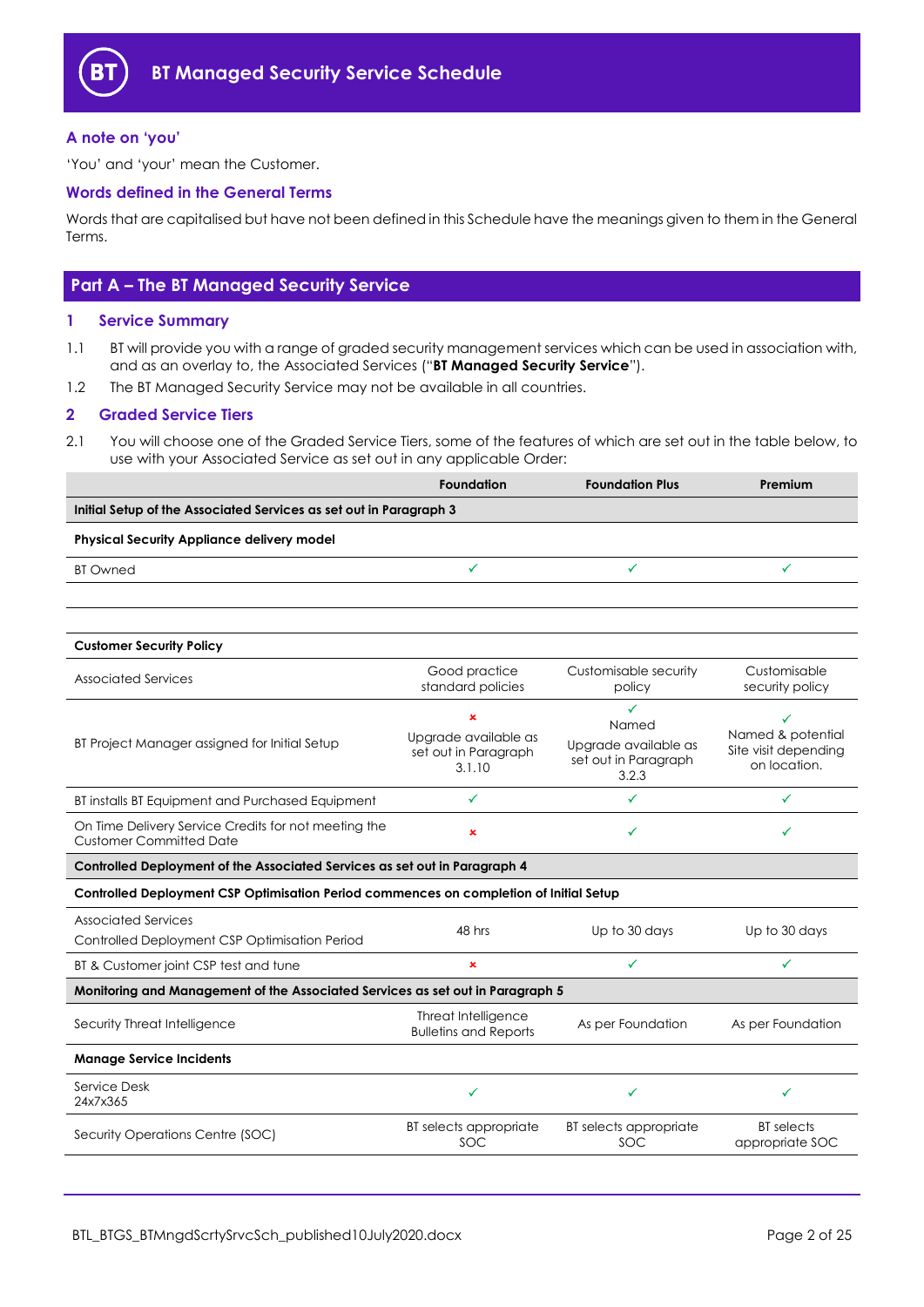

|                                                                             | <b>Foundation</b>                                                                                                                                     | <b>Foundation Plus</b>                                            | Premium                                            |
|-----------------------------------------------------------------------------|-------------------------------------------------------------------------------------------------------------------------------------------------------|-------------------------------------------------------------------|----------------------------------------------------|
| Service Desk language                                                       | As agreed with BT<br>(English by default)                                                                                                             | As agreed with BT<br>(English by default)                         | As agreed with BT<br>(English by default)          |
| <b>Proactive Monitoring</b>                                                 |                                                                                                                                                       |                                                                   |                                                    |
|                                                                             | ✓                                                                                                                                                     | ✓                                                                 | ✓                                                  |
| Monitor for impending issues that may affect the<br>Associated Services     | <b>Associated Services</b><br>polling to check<br>power and network<br>connectivity, status<br>testing, monitoring<br>unauthorised access<br>attempts | Monitoring of<br>applications under<br><b>Associated Services</b> | As per Foundation<br>Plus                          |
| <b>Signature Updates</b>                                                    | BT will identify test and implement Signature Updates for Unified Threat<br>Management functions of the Associated Services                           |                                                                   |                                                    |
| Log Capture                                                                 |                                                                                                                                                       |                                                                   |                                                    |
|                                                                             | Audit and Alert Logs<br>60 days                                                                                                                       | Audit and Alert Logs 120<br>days                                  | Audit and Alert Logs<br>13 month rolling<br>period |
| Log availability on request included in the Charge.                         | Operational Logs 30<br>days                                                                                                                           | Operational Logs 30<br>days                                       | Operational Logs 30<br>days                        |
| Continuous Improvement of the Associated Services as set out in Paragraph 6 |                                                                                                                                                       |                                                                   |                                                    |
| BT Managed Security Service and Associated<br>Services reviews              | 6 monthly                                                                                                                                             | Quarterly                                                         | At intervals agreed<br>by both of us               |
| Identification of Vulnerabilities.                                          |                                                                                                                                                       |                                                                   |                                                    |
| Vulnerability Patch included in the Charge (CVSS)                           | CVSS score                                                                                                                                            | CVSS score                                                        | CVSS score                                         |
| score)                                                                      | 9 and above                                                                                                                                           | 7 and above                                                       | 5 and above                                        |
| Change Management                                                           | via Security Portal                                                                                                                                   | via Security Portal or the<br>appropriate BT                      | via Security Portal or<br>the appropriate BT       |

2.2 The provisions in respect of Foundation will apply to Foundation Plus and Premium and the provisions of Foundation Plus will apply to Premium. If there is a conflict between the provisions of the Graded Service Tiers, the order of priority of the relevant provision, highest first, is:

Personnel

- 2.2.1 Premium;
- 2.2.2 Foundation Plus; and
- 2.2.3 Foundation.
- 2.3 Each Order for a different Graded Service Tier will form a new Contract as you cannot have more than one Graded Service Tier forming part of your Contract.

## <span id="page-2-0"></span>**3 Initial Setup**

BT will facilitate the setup and delivery of the Associated Services that are set out in the Order and that are included as part of the BT Managed Security Service.

#### 3.1 **Foundation**

- 3.1.1 BT will keep you informed throughout the delivery process.
- 3.1.2 BT will provide standard polices that reflect good practice.
- 3.1.3 You will select appropriate policies to use as your CSP(s) when you place the Order and ensure that the standard policies you select meet your requirements.
- 3.1.4 You may request changes to your CSPs after the Service Start Date in accordance with Paragraph [6.3.](#page-9-0)

Personnel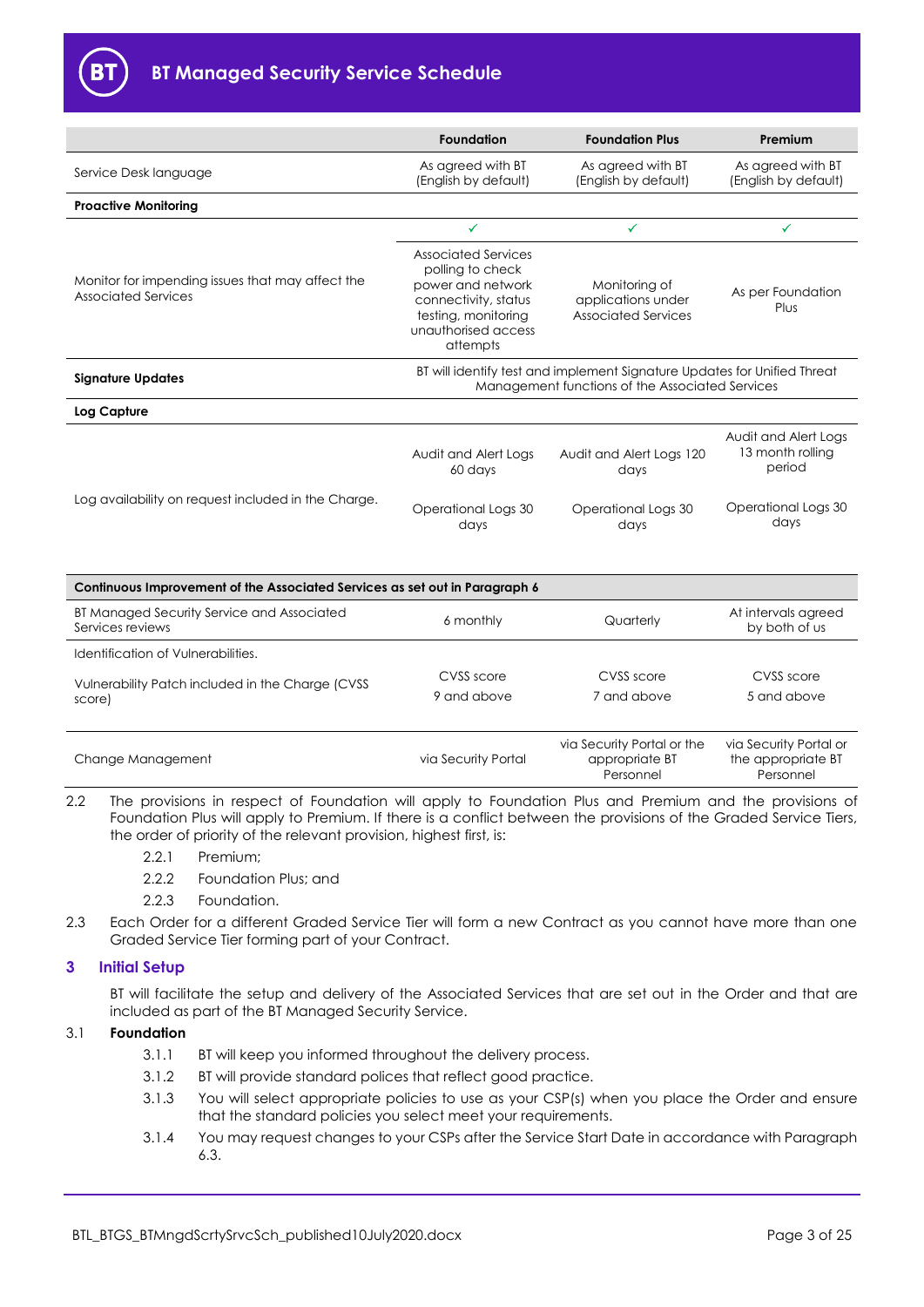

- 3.1.5 You are responsible for defining your ongoing CSP(s) beyond that set out in the policies selected by you after the Service Start Date.
- 3.1.6 BT may provide you with Professional Services at an additional Charge, at your request, to assist you in the creation of your CSP(s). The responsibility for the CSP(s) will remain with you.
- 3.1.7 BT will co-ordinate the delivery of the Associated Services.
- 3.1.8 BT will install the BT Equipment and the Purchased Equipment for the Associated Services, if applicable.
- 3.1.9 BT will commission the Associated Services remotely in accordance with the policy selected by you and in accordance with Paragraph [10.2.](#page-15-2)
- <span id="page-3-2"></span>3.1.10 You may request that BT, at an additional Charge:
	- (a) appoints a named BT Project Manager to be your single point of contact during the Initial Setup. The BT Project Manager will undertake any activity remotely and will not visit your Site; or
	- (b) provides a named BT Project Manager who will be available to attend meetings at your Site depending on your location for the duration of the Initial Setup.

#### 3.2 **Foundation Plus**

- 3.2.1 BT will appoint a named BT Project Manager to be your single point of contact during the Initial Setup. The BT Project Manager will undertake any activity remotely and will not visit your Site.
- 3.2.2 BT will provide a customisable security policy to use as your CSP.
- 3.2.3 You may request that BT provides a named BT Project Manager who will be available to attend meetings at your Site depending on your location for the duration of the Initial Setup at an additional Charge.

#### <span id="page-3-3"></span>3.3 **Premium**

BT will provide a named BT Project Manager who will be available to attend meetings at your Site depending on your location for the duration of the Initial Setup.

#### <span id="page-3-0"></span>**4 Controlled Deployment**

BT will work with you during the Controlled Deployment CSP Optimisation Period.

#### 4.1 **Foundation and Foundation Plus**

- 4.1.1 The provisions of Paragraph [11.2](#page-17-0) will apply.
- 4.1.2 BT will provide you with User Guides.
- 4.1.3 You will comply with the User Guides.
- 4.1.4 If you have requested changes to the CSP(s) during the Controlled Deployment CSP Optimisation Period, BT will direct you to the CSP change management facility on the Security Portal if your request for the change to the CSP(s) is outside the BT Managed Security Service and the Associated Services. You will follow the CSP Change Management Process set out in Paragraph [6.3.](#page-9-0) If BT is aware that, or you advise BT that, you are unable to access the Security Portal, BT will direct you to the appropriate BT Personnel to review your request.

#### 4.2 **Premium**

You will provide a project manager and technical team to work with BT during the Controlled Deployment Optimisation Period.

#### <span id="page-3-1"></span>**5 Monitoring and Management**

The Monitoring and Management will commence on the Service Start Date.

## <span id="page-3-4"></span>5.1 **Security Threat Intelligence**

- 5.1.1 Foundation
	- (a) BT will provide you with the following general intelligence bulletins and reports in English to an agreed list of Customer Contacts:
		- (i) daily threat advisories: these provide a view of the latest headline security events, actors, targets, operations and campaigns, vulnerabilities and suspicious IP Addresses;
		- (ii) global threat summaries: these provide a wide angle and high-level view of the significant events and attacks that have occurred globally and across all industries;
		- (iii) monthly executive level briefing: these provide a CISO level view of the threat landscape focussing on events impacting global organisations from a strategic perspective; and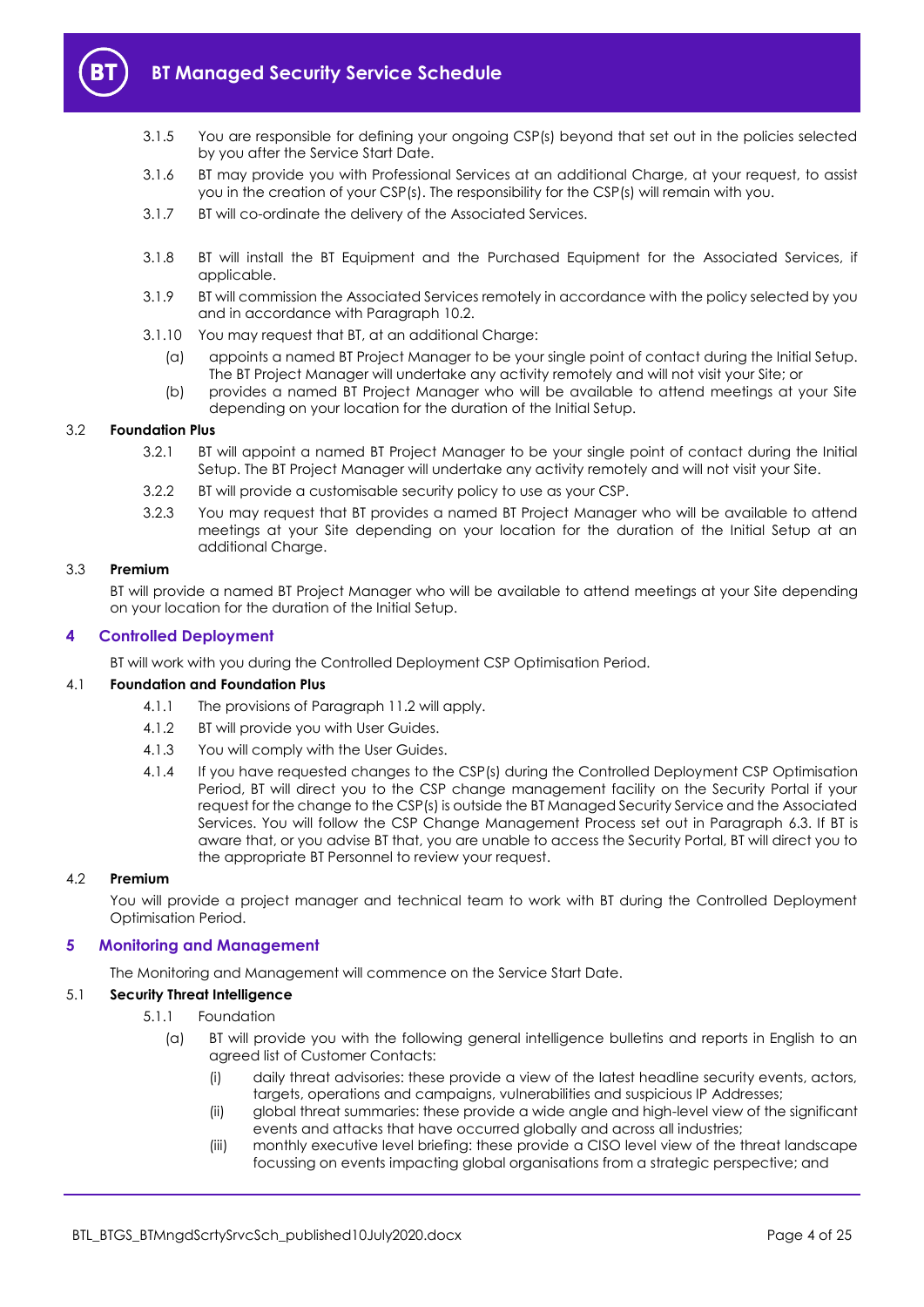

(iv) global critical bulletins: these provide a technical assessment of significant global security events such as WannaCry so that a more detailed understanding can be obtained.

#### <span id="page-4-2"></span>5.2 **Manage Service Incidents**

BT will act as a single point of contact for resolution of Incidents related to the Associated Services.

5.2.1 Foundation

- (a) You will notify all Incidents to the Service Desk via the Security Portal or directly to the Service Desk if agreed by BT.
- (b) All communications with the Service Desk will be in English.
- (c) The Service Desk that will action the Incident notifications is available 24x7x365 and is staffed by security trained professionals.
- <span id="page-4-0"></span>(d) BT will give you a Ticket.
- <span id="page-4-3"></span>(e) BT will assess the Incident in accordance with the criteria set out in the table below:

| Priority       | <b>Description</b>                                                                                                                                                                                                                                                                                                                                                        |
|----------------|---------------------------------------------------------------------------------------------------------------------------------------------------------------------------------------------------------------------------------------------------------------------------------------------------------------------------------------------------------------------------|
| <b>P1</b>      | Serious impact and Incident cannot be circumvented, typically where the Associated Service is<br>completely down / unavailable; for example: your Site is isolated or there is a complete loss of<br>service to a Site or critical business functions are prevented from operating.                                                                                       |
| P <sub>2</sub> | Large impact on a portion of the Associated Service and cannot be circumvented, causes<br>significant loss of the Associated Service, but the impacted business function is not halted; for<br>example: there is a complete loss of primary link and the BT backup link (if provided) is invoked<br>or business functions are disrupted but not prevented from operating. |
| P <sub>3</sub> | Small impact on the Associated Service or where a single User or component is affected and it<br>causes some impact to your business; for example: there is an intermittent or occasional<br>disturbance which does not have a major impact on the Associated Service or where a<br>temporary work around has been provided.                                              |
| <b>P4</b>      | Incident minor or intermittent impact to a non-operational element of the Associated Service;<br>for example: a temporary failure of reporting or billing.                                                                                                                                                                                                                |
| <b>P5</b>      | Incident has no direct impact on the Associated Service. Records normally kept for Incidents are<br>used for information purposes. Example: to track upgrades, to obtain a Reason for Outage<br>report (RFO), for planned outages or for enquiries as well as customer provoked Incidents.                                                                                |

- (f) BT will review the status of the Incident and amend the priority level assigned initially if necessary.
- (g) BT will maintain back-up configurations to allow all the Associated Services to be restored fully following the swap out of a Security Appliance.
- (h) BT will keep you informed throughout the course of the Incident resolution at regular intervals by posting updates on the Security Portal or via e-mails to the Customer Contact in accordance with Paragraph [12.](#page-19-1)
- (i) BT will inform you when it believes the Incident is cleared and will close the Ticket when:
	- (i) you confirm that the Incident is cleared within 24 hours after having been informed; or
	- (ii) BT has attempted unsuccessfully to contact you, in the way agreed between both of us in relation to the Incident, and you have not responded within 24 hours following BT's attempt to contact you.
- <span id="page-4-1"></span>(j) If you confirm that the Incident is not cleared within 24 hours after having been informed, the Ticket will remain open, and BT will continue to work to resolve the Incident.
- (k) Where BT becomes aware of an Incident, Paragraphs [5.2.1\(d\)](#page-4-0) t[o 5.2.1\(j\)](#page-4-1) will apply.
- (l) In the event of a failure of a Security Appliance, you will permit BT or BT's agents at BT's discretion to remove and replace faulty components or to remove the faulty Security Appliance in its entirety and exchange it with a functioning replacement, where applicable. BT will use reasonable endeavours to ensure any data on the recovered appliance or component is rendered unreadable prior to disposal or recycling.

#### 5.2.2 Foundation Plus

You will notify all Incidents to the Service Desk directly or via the Security Portal.

#### 5.2.3 Premium

You will agree with BT whether you report Incidents to the Service Desk directly or via the Security Portal or to the regional Security Operations Centre.

#### 5.3 **Proactive Monitoring**

BT will monitor the performance of the Associated Services against parameters that BT deems appropriate depending on the nature of the relevant Associated Service.

5.3.1 Foundation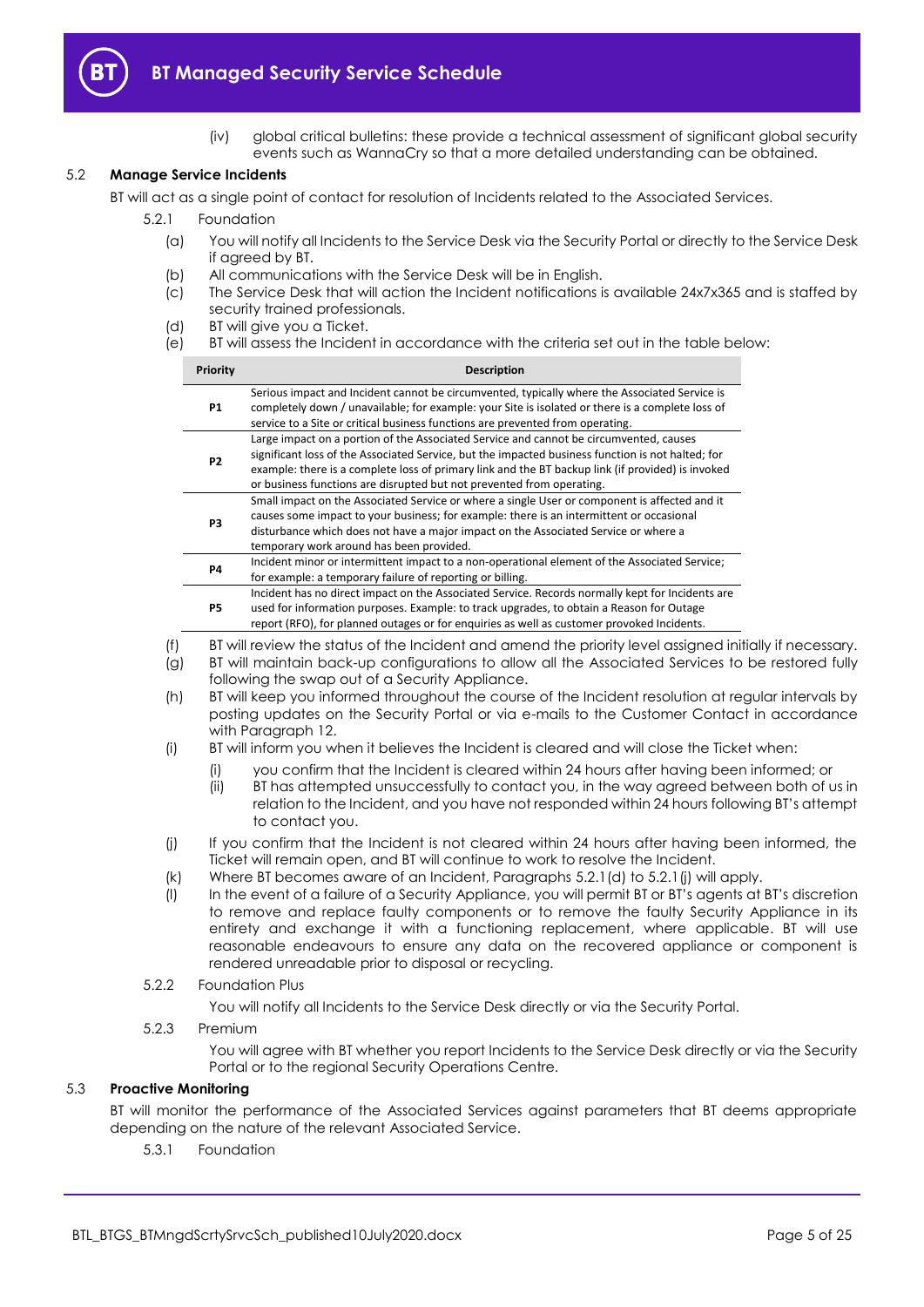

- <span id="page-5-0"></span>
- (a) BT will monitor the performance of the Associated Services at intervals set by BT and, where possible, provide advance warning to you through the Security Portal of impending issues that may affect an Associated Service and that BT identifies as a result of the monitoring. BT may not identify all impending issues.
- (b) You are responsible for resolving the issues that BT provides you advance warning of in Paragraph [5.3.1\(a\).](#page-5-0)
- <span id="page-5-1"></span>(c) BT will check that the Associated Services are operating correctly by:
	- (i) polling the Security Appliance to check it is powered on and has network connectivity. If the Security Appliance is not powered on or does not have network connectivity, the SOC will investigate and either take appropriate action or recommend action that you require to take;
	- (ii) Security Appliance status test: BT will test at regular intervals at BT's discretion as follows:
		- i. Resource status: conduct one test per Resource per Security Appliance such as CPU and RAM;
		- ii. physical status: conduct one test per physical attribute per Security Appliance such as temperature, where applicable to the Security Appliance;
		- iii. compare test results against standard vendor thresholds and notify any variances to the SOC. The SOC will investigate and either take appropriate action or recommend action that you are required to take;
	- (iii) Associated Services access monitoring: generate alerts in near real time for unauthorised access attempts; and
	- (iv) application update status: on UTM/IDS/URLF and other applications selected as part of the Associated Services.
- (d) You will ensure that you or third parties, as required, configure routing/permissions on platforms or Associated Services to allow BT to carry out the monitoring.
- <span id="page-5-2"></span>5.3.2 Foundation Plus
	- (a) Both of us will agree a process for BT to contact you when it identifies an issue that impacts the Associated Services.
	- (b) In addition to the checks carried out by BT in accordance with Paragraph [5.3.1\(c\),](#page-5-1) BT will check that the Associated Services are operating correctly by monitoring the applications under the relevant Associated Services against parameters set by BT.
- 5.3.3 Premium
	- (a) In addition to the checks carried out in Paragraphs [5.3.1\(c\)](#page-5-1) and [5.3.2\(b\),](#page-5-2) BT will check that the Associated Services are operating correctly by:
		- (i) password management including checking age and complexity of passwords, along with checking password hashes against known leaked password hash databases; and
		- (ii) certificate expiry monitoring. You are responsible for updating certificates.

#### 5.4 **Signature Updates**

BT will identify and implement Signature Updates on Associated Services.

- 5.4.1 Signature Updates will be managed by BT's supplier.
- 5.4.2 Foundation, Foundation Plus and Premium
	- (a) You consent to BT applying the Signature Updates automatically.
	- (b) BT will apply the Signature Update at a time convenient to BT.
	- (c) If BT is aware that your Associated Services will have downtime or that the Signature Update will cause an impact on the Associated Services, both of us will agree an appropriate time within Business Hours for the Signature Update to be applied.
	- (d) BT will, where possible, identify and apply an automated method for applying Signature Updates unless this may impact the Associated Services.
	- (e) If BT requires to apply a Signature Update manually, both of us will agree an appropriate time within Business Hours for the Signature Update to be applied.
	- (f) If you request that the Signature Update is applied outside Business Hours, BT may invoice you for an additional Charge.
	- (g) You will request or authorise BT to reverse the Signature Update if it causes an Incident in the Associated Service.

#### <span id="page-5-4"></span><span id="page-5-3"></span>5.5 **Log Capture**

5.5.1 BT will implement a logging capability on Associated Services where the standard design of the Associated Services allows the capture of logs through standard process.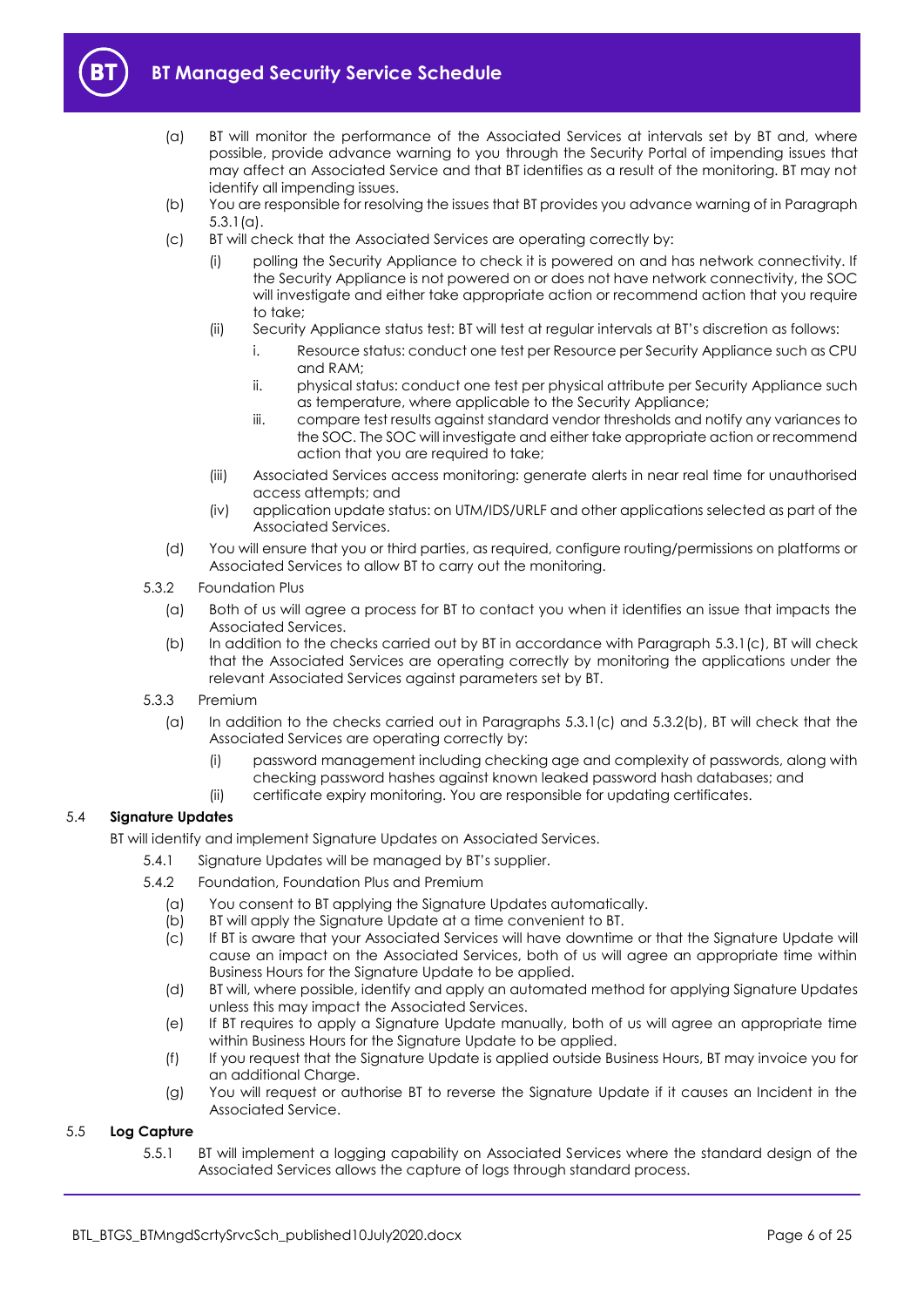

- 5.5.2 A minimum log set, at BT's discretion, will be captured and stored to enable BT to offer effective management of Associated Services and the captured logs will be made available to you if you request access to the logs in accordance with Paragraph [5.5.](#page-5-3) BT will advise you how the captured logs will be made available to you.
- <span id="page-6-3"></span><span id="page-6-1"></span>5.5.3 Foundation
	- (a) BT will store the Audit and Alert Logs within an appropriate secure BT environment outside of your environment on a rolling 13 month basis where appropriate.
	- (b) BT will store the Operational Logs within an appropriate secure BT environment outside of your environment on a rolling one month basis where appropriate.
	- (c) BT will make available the previous 60 days' Audit and Alert Logs to you on your request. If you require access to the Audit and Alert Logs outside of the previous 60 days, BT will make them available to you at an additional Charge.
	- (d) BT will make available the previous 30 days' Operational Logs to you on your request.
	- (e) BT will use reasonable endeavours to transmit and store the logs securely.
	- (f) BT will store the logs in their raw state or compress them if appropriate.
	- (g) You will confirm your specific logging requirements at the time of placing the Order. BT may raise a Charge for any of your specific requirements that BT deems are non-standard.
	- (h) If requested by you and subject to an additional Charge, logs may be sent to and stored in a repository on your Site or third party premises based on a design that is agreed by both of us and:
		- (i) BT will not be responsible for the logs while they are sent to or stored in such a repository;
		- (ii) the other provisions of Paragraph [5.5](#page-5-3) will not apply to logs sent to or stored in such a repository;
		- (iii) you will take any action necessary in a timely manner to enable the logs to be routed to the repository as agreed with BT; and
		- (iv) you will ensure that you or the nominated third party use reasonable endeavours to secure the repository appropriately.
- <span id="page-6-4"></span><span id="page-6-2"></span>5.5.4 Foundation Plus
	- (a) BT will make available the previous 120 days' Audit and Alert Logs to you on your request. If you require access to the logs outside of the previous 120 days, BT will make them available to you at an additional Charge.
	- (b) BT will make logs available to:
		- your, or third party technologies, where appropriate as agreed with you; or
		- (ii) to other services BT is providing to you that do not form part of the Contract where appropriate as agreed with you.
- 5.5.5 Premium
	- (a) BT will make available Audit and Alert Logs to you on your request for a rolling 13 month period.

#### 5.6 **Licensing and Vendor Support Agreement Management**

BT will ensure that all software licences and required vendor support agreements are placed and renewed for the term of the Contract for the Associated Services on your behalf.

- <span id="page-6-0"></span>5.6.1 Foundation, Foundation Plus and Premium
	- (a) BT will provide, implement and deploy appropriate licences and required vendor support agreements for the Associated Services on your behalf.
	- (b) BT is responsible for ensuring software licences and any required vendor support agreements are renewed for the term of the Contract.
	- (c) Unless you give BT Notice of an intention to terminate in accordance with Paragraph [9.1.1,](#page-11-1) BT will renew the software licence or required support agreement for a period of 12 months or as agreed by both of us or for any other period that is appropriate to the nature of the applicable software licence or vendor support agreement.
	- (d) If you cancel or terminate the software licence or vendor support agreement during the contract term or renewal period of the software licence or vendor support agreements, you will pay any costs that are incurred by BT including any charges reasonably incurred by BT from a supplier as a result of the cancellation or termination. If you have paid the charges or fees for the software licence or vendor support agreement in advance, you may not be entitled to a refund of the charges for the remaining months of the contract term or renewal period.
	- (e) BT will validate that you have ordered the correct number of licences either direct from the vendor or through BT to serve your requirements for the relevant Associated Service in accordance with terms of the software licences and vendor support agreements and information provided by you and: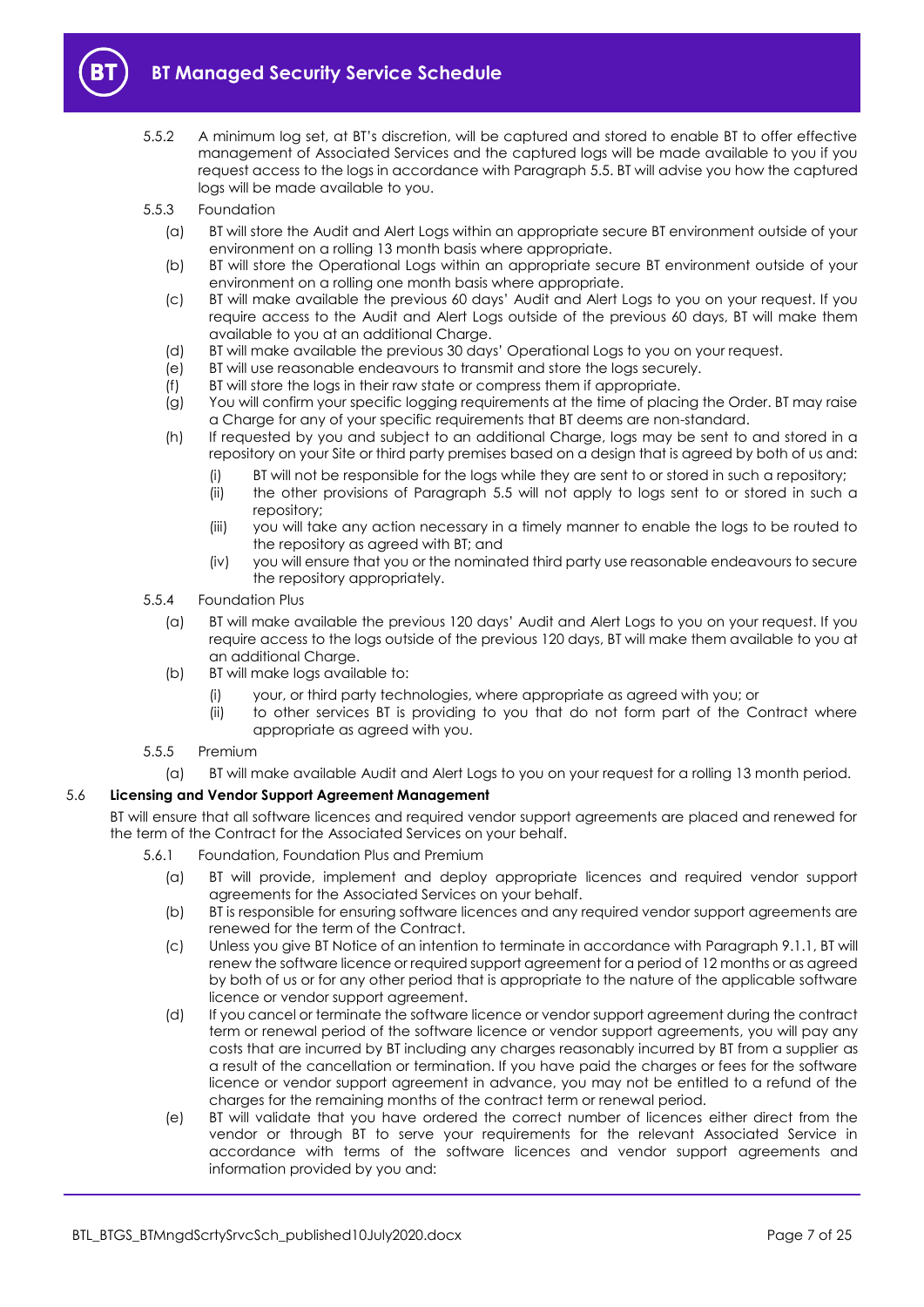

- (i) if BT determines that you have not ordered sufficient licences either direct from the vendor or through BT for an Associated Service, BT will notify you and you will seek to rectify the situation within 30 days of the date of notification;
- (ii) if the situation is not resolved within this time, BT may suspend the relevant Associated Service and subsequently terminate the relevant Associated Service in accordance with Clause 18 of the General Terms; and
- (iii) BT is not liable for unknown breaches of the software licences and vendor support agreements where BT is acting on information provided by you.
- (f) You will confirm to BT any change in the number of Users or Security Appliances requiring licences as part of the Associated Services.

#### <span id="page-7-1"></span>5.7 **Reporting**

- 5.7.1 Foundation, Foundation Plus and Premium
	- (a) BT will provide you with an inventory of the Associated Services and reporting for the BT Managed Security Service and the Associated Services via the Security Portal in accordance with this Paragraph [5.7](#page-7-1) including:
		- (i) a dashboard tailored to the Associated Services; and
		- (ii) inventory information BT deems appropriate.
	- (b) BT will provide reports with details and at a frequency as it deems appropriate on:
		- (i) usage and capacity management of the Associated Services, where applicable; and
		- (ii) end of life and end of service of Security Appliances, firmware and operating systems.

## <span id="page-7-0"></span>**6 Continuous Improvement**

#### <span id="page-7-4"></span><span id="page-7-2"></span>6.1 **Reviews**

- 6.1.1 Foundation
	- (a) The Security Optimisation Manager will carry out a review six monthly as follows:
		- (i) a BT Managed Security Service and Associated Services review focussing on the performance of the BT Managed Security Service and Associated Services; and
		- (ii) an end of life review on an ongoing basis. The Security Optimisation Manager will provide you with a report summarising the Security Appliances, applications and software that are managed by BT on your behalf as part of the Associated Services that will go end of life within the following six months. The report will include Security Appliances, applications and software advised to you previously that are past end of life and that require immediate action by you.
	- (b) The Security Optimisation Manager will provide you with a report on the review via the Security Portal.
	- (c) If requested by you and if agreed to by BT, both of us may hold a conference call to discuss the report.
	- (d) If BT has agreed to participate in a conference call you will ensure that any report the Security Optimisation Manager provides you with will be reviewed by your suitably qualified personnel who are participating in the conference call prior to the conference call taking place.
	- (e) You will take appropriate action to address issues as recommended by the Security Optimisation Manager:
		- (i) in respect of the BT Managed Security Service or Associated Services including implementing security improvements as agreed with the Security Optimisation Manager or as advised by the Security Optimisation Manager as your responsibility; and
		- (ii) in respect of the end of life review or as set out in the end of life review report.
- <span id="page-7-3"></span>6.1.2 Foundation Plus
	- (a) The Security Optimisation Manager will carry out a review quarterly as follows:
		- (i) a BT Managed Security Service and Associated Services review focussing on the performance of the BT Managed Security Service and Associated Services against Service Levels and Service Targets and capacity management of the relevant Associated Services;
		- (ii) a review of your CSP(s) focussing on the effectiveness of the rules applied to the CSP(s) and the need to fine tune or amend the rules of your CSP(s); and
		- (iii) an end of life review as set out in Paragraph [6.1.1\(a\)\(ii\).](#page-7-2)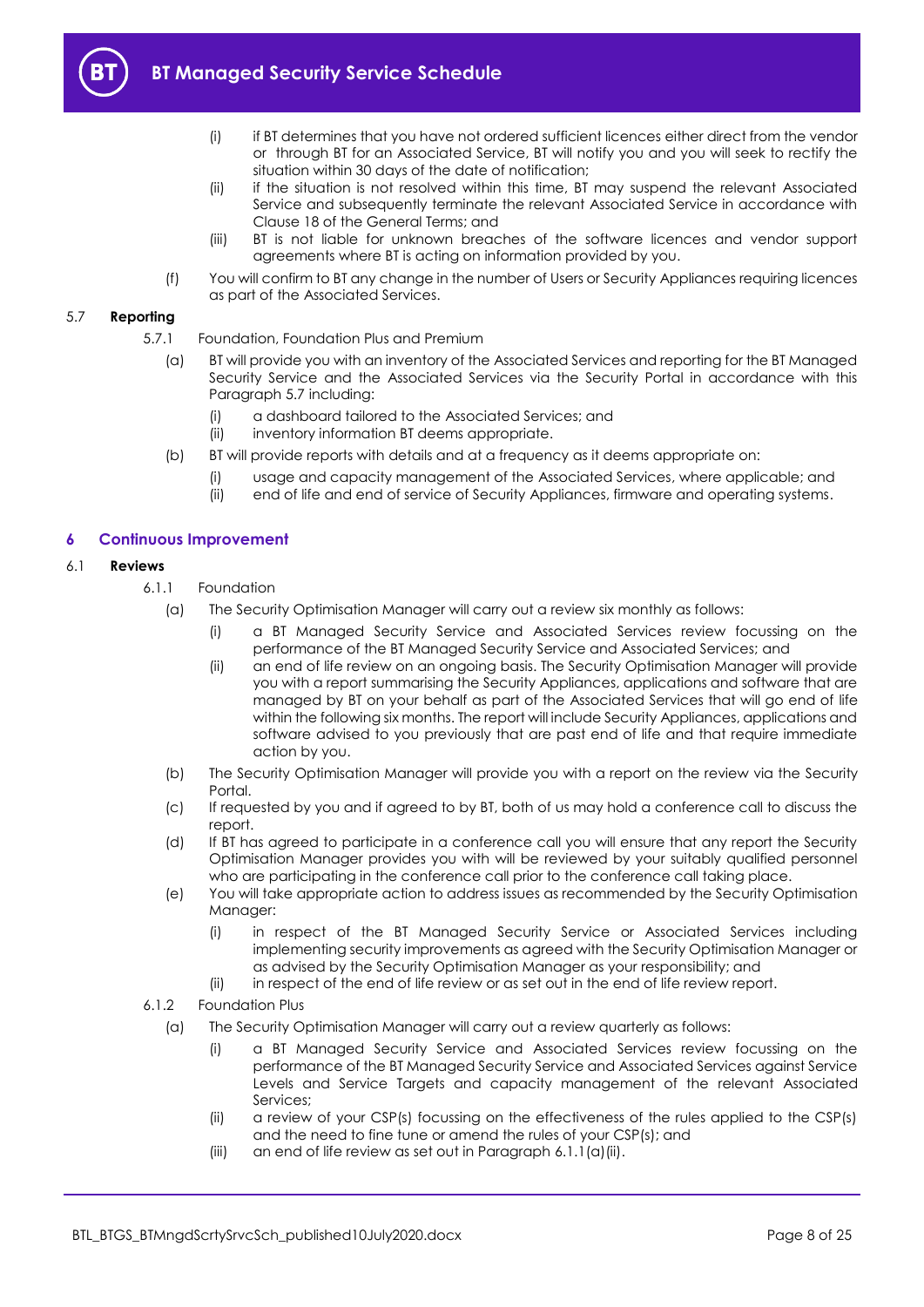

- (b) In addition to taking the action set out in Paragraph [6.1.1\(e\),](#page-7-3) you will be responsible for initiating the appropriate change requests in accordance with the CSP Change Management Process to address issues in respect of fine tuning or amending your CSP(s) as recommended by the Security Optimisation Manager.
- 6.1.3 Premium
	- (a) The Security Optimisation Manager will carry out a review at intervals agreed by both of us but not less than monthly as follows:
		- (i) a BT Managed Security Service and Associated Services review every month focussing on the performance of the BT Managed Security Service and Associated Services against Service Levels and Service Targets and capacity management of the relevant Associated Services;
		- (ii) a review of your CSP(s) focussing on the effectiveness of the rules applied to the CSP(s) and the need to fine tune or amend the rules of your CSP(s); and
		- $(iii)$  an end of life review as set out in Paragraph [6.1.1\(a\)\(ii\).](#page-7-2)
	- (b) The Security Optimisation Manager will provide you with a report on the review via the Security Portal or direct to you by e-mail, if agreed by both of us.
	- (c) If requested by you and if agreed to by BT, both of us may hold a conference call to discuss the report or BT may attend a meeting at your Site depending on your location to discuss the report with you.
	- (d) If BT has agreed to participate in a conference call or attend a meeting at your Site, you will ensure that any report the Security Optimisation Manager provides you with will be reviewed by your suitably qualified personnel who are participating in the conference call or attending the meeting prior to the conference call taking place.

#### <span id="page-8-2"></span>6.2 **Vulnerability Management and Patching of Security Appliances**

6.2.1 BT will rank all Patch updates as priority ranking in accordance with the CVSS:

| CVSS Score  | <b>Graded Service Tier</b>              |
|-------------|-----------------------------------------|
| $5.0 - 6.9$ | Premium                                 |
| $7.0 - 8.9$ | Foundation Plus and Premium             |
| $90 - 10$   | Foundation, Foundation Plus and Premium |

- 6.2.2 Vulnerability Management and Patching of Security Appliances will only be available while the Security Appliance is supported by the vendor.
- 6.2.3 All communications in respect of Vulnerability Management and Patching of Security Appliances will be through the Security Portal.

#### 6.2.4 Foundation

- (a) BT may not assess the configuration or contextual exposure of any Security Appliances to the Vulnerability.
- (b) You will assess the suitability for deployment of the Patches that BT advises are available to address notified Vulnerabilities within your specific environment and for any post-implementation testing.
- <span id="page-8-0"></span>(c) BT may implement Patches with a High CVSS score or a Medium CVSS score, on your request, at an additional Charge.
- (d) BT will implement a Patch for a Vulnerability with a Critical CVSS score, subject to your agreement and also agreeing an implementation time slot with you.
- (e) BT will provide a secure mechanism on the Security Portal for you to confirm your agreement to BT implementing a Patch that BT has recommended.
- (f) BT will specify an implementation window for BT to implement the Patches which will be typically a weekly six hour window outside of Business Hours for the Site where the Security Appliance is situated.
- (g) BT will apply the Patch in the specified implementation window and confirm to you via the Security Portal when the Patch has been implemented.
- <span id="page-8-1"></span>(h) BT will roll the Patch back upon your request in the event that you detect undesirable side-effects. Any activity by BT required to resolve issues resulting from the implementation of a Patch is not covered by the Vulnerability Management and Patching and BT will invoice you for reasonable additional Charges.
- (i) If you do not consent to accept and implement a Patch within 14 days of notification by BT of a recommended Patch, or if you request that an installed Patch is reversed out due to your specific undesirable side-effects, BT will be under no further obligation to provide further Vulnerability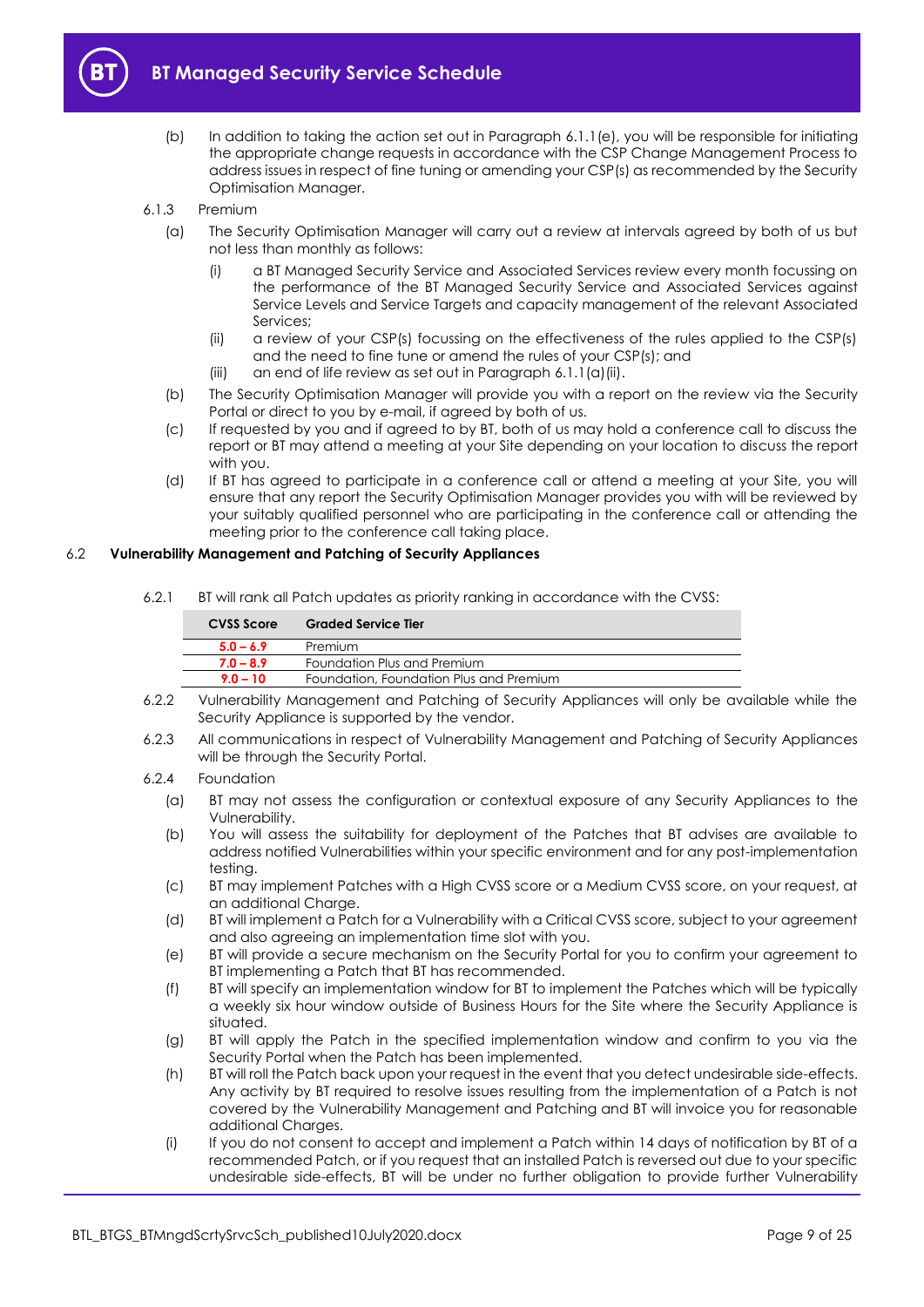

Management and Patching in respect of that Patch and will not have any liability for potential exposure should a threat subsequently exploit that related Vulnerability.

#### 6.2.5 Foundation Plus

- (a) BT will implement a Patch for a Vulnerability with a Critical CVSS score and a High CVSS score and latest stable variant of the vendor's general availability code, subject to your agreement and also agreeing an implementation time slot with you.
- (b) BT may implement Patches with a Medium CVSS score, on your request, at an additional Charge.
- <span id="page-9-4"></span>6.2.6 Premium
	- (a) BT will implement a Patch for a Vulnerability with a Critical CVSS score, a High CVSS score and a Medium CVSS score and latest stable variant of the vendor's general availability code, subject to your agreement and also agreeing an implementation time slot with you.

#### <span id="page-9-0"></span>6.3 **CSP Change Management Process**

- 6.3.1 BT will implement changes to the CSP(s) in response to your request subject to the following process:
	- (a) the authorised Customer Contact will submit requests to change the CSP(s) through the Security Portal, providing sufficient detail and clear instructions as to any changes required. If BT is aware that, or you advise BT that, you are unable to access the Security Portal, BT will direct you to the appropriate BT Personnel to review your request;
	- (b) BT will check each request for its complexity and assess whether the change should be completed via the CSP Change Management Process or whether it requires to proceed in accordance with Clause 31 (Service Amendment) of the General Terms;
	- (c) only CSP changes to rule-sets that define the operation of an Associated Service will be completed via the CSP Change Management Process;
	- (d) any change you request requiring physical changes to an Associated Service including Security Appliance upgrades or LAN re-arrangements, additional hardware or licences will proceed in accordance with Clause 31 (Service Amendment) of the General Terms; and
	- (e) BT may provide you with Professional Services at an additional Charge, at your request, to assist you in writing your change request.
- <span id="page-9-6"></span><span id="page-9-5"></span><span id="page-9-3"></span><span id="page-9-2"></span><span id="page-9-1"></span>6.3.2 Foundation
	- (a) BT will provide secure access to the Security Portal to all pre-agreed and authorised Customer Contacts to enable you to submit your change requests.
	- (b) Simple Changes subject to the Reasonable Use Policy set out in Paragraph [6.3.2\(e\)](#page-9-1) are included in the Charges.
	- (c) Complex Change requests will proceed in accordance with Clause 31 (Service Amendment) of the General Terms and BT will charge you the cost of implementing Complex Changes.
	- (d) BT will communicate the status of change requests via e-mail to the Customer Contact requesting the change and the status will be available also on the Security Portal for a period of six months.
	- (e) BT will apply the following "**reasonable use**" restrictions ("**Reasonable Use Policy**") for changes to the CSP(s):
		- (i) you will not raise Standard Change requests more frequently than:
			- i. six per month per Security Appliance in respect of Foundation;
			- ii. eight per month per Security Appliance in respect of Foundation Plus; and
			- iii. 10 per month per Security Appliance in respect of Premium;
		- (ii) you will not raise Urgent Change requests more frequently than:
			- i. one per month per Security Appliance in respect of Foundation;
			- ii. two per month per Security Appliance in respect of Foundation Plus; and
			- iii. three per month per Security Appliance in respect of Premium;
		- (iii) where BT's measurements show that change requests are being raised more frequently than as set out in Paragraphs [6.3.2\(e\)\(i\)](#page-9-2) and [6.3.2\(e\)\(ii\),](#page-9-3) BT may, either:
			- i. aggregate your requests over a period of time, so that they may be implemented more efficiently. In this event there may be some implementation delays; or
			- ii. review your requirements and agree with you an appropriate alternative implementation process and any associated charges.
	- (f) You will not, and ensure that Users with access to the Security Portal do not, submit any unauthorised changes.
	- (g) BT will process the changes permitted under the Reasonable Use Policy in the Target Implementation Times set out in Paragraph [14.](#page-19-3)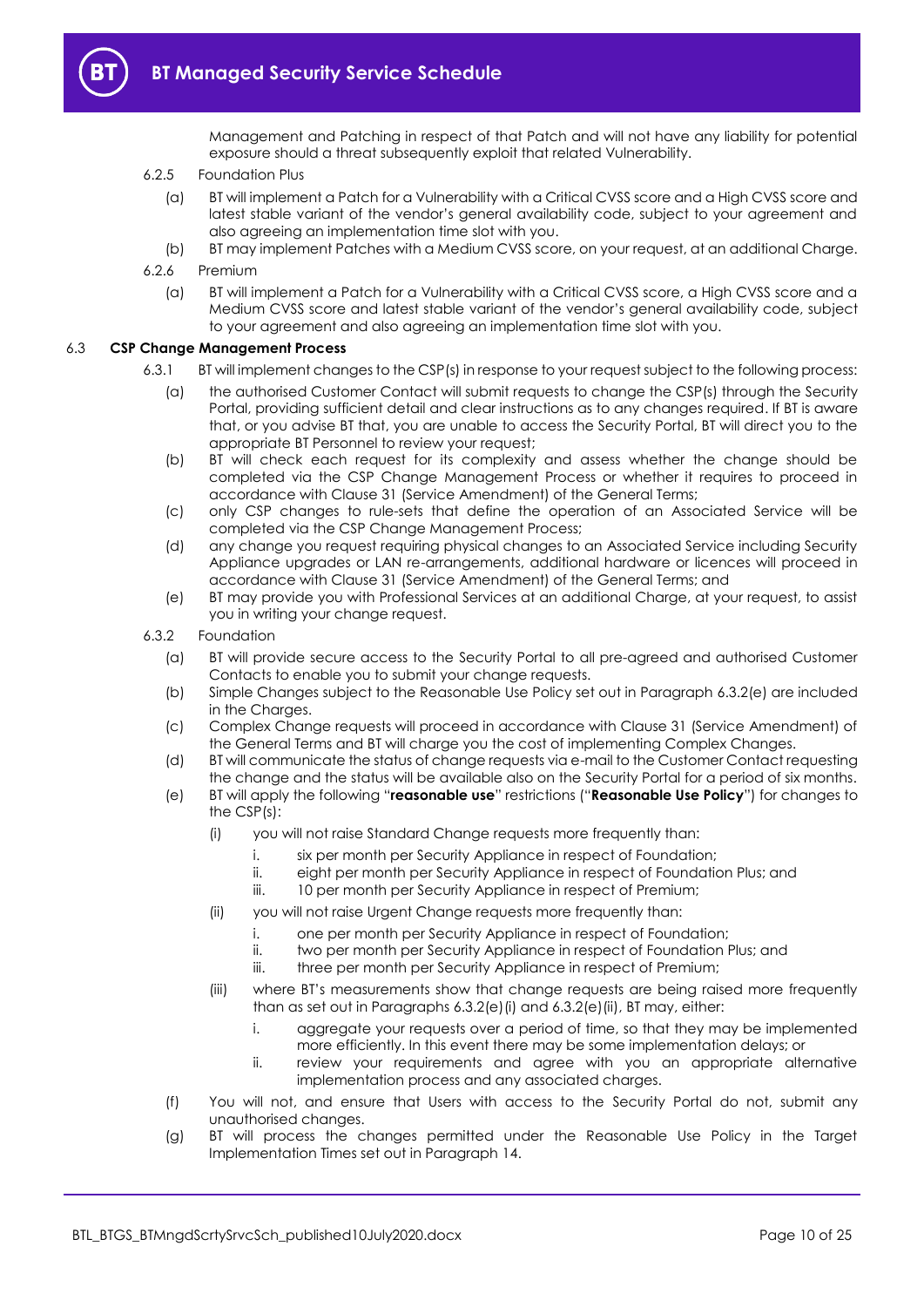<span id="page-10-2"></span>

- (h) BT will use reasonable endeavours to implement an Emergency Change as quickly as is reasonably practicable. BT may charge you the cost of implementing an Emergency Change.
- (i) You are deemed to have approved all changes to the CSP(s) that you submit to BT.
- (j) You are responsible for the impact of BT implementing the changes and BT is not liable for any consequences arising from the impact of the implementation of the changes.
- <span id="page-10-4"></span>6.3.3 Foundation Plus
	- (a) The authorised Customer Contact may submit requests to modify the CSP(s) either through the Security Portal or direct to the Security Optimisation Manager.
- 6.3.4 Premium
	- (a) BT will use reasonable endeavours to identify errors or potential unforeseen consequences of your requested Simple Changes and Complex Changes and advise you appropriately and will not be liable for any consequence arising from:
		- (i) your misspecification of your security requirements in the CSP(s); or
		- (ii) unforeseen consequences of a correctly specified and correctly implemented CSP(s).

#### <span id="page-10-5"></span><span id="page-10-0"></span>**7 Service Management Boundary**

- 7.1.1 BT will provide and manage the BT Managed Security Service in accordance with Parts A, B and C of this Schedule and up to the Service Management Boundary as set out in the applicable Schedule or Annex for the Associated Service as set out in any applicable Order ("**Service Management Boundary**").
- 7.1.2 BT will have no responsibility for the BT Managed Security Service outside the Service Management Boundary.
- 7.1.3 BT does not make any representations, whether express or implied, about whether the BT Managed Security Service will operate in combination with any Customer Equipment or other equipment and software.
- <span id="page-10-3"></span>7.1.4 Where BT is required to link to or utilise a non-BT provided network to enable BT to provide the BT Managed Security Service to you, and there is a subsequent failure to the third party network which causes disruption to the BT Managed Security Service, BT will have no liability to you relating to provision and performance of the BT Managed Security Service and BT's inability to provide the BT Managed Security Service, or its effect on other Associated Services. If BT is required to carry out additional work to resolve any issues arising, both of us will agree the additional work and additional Charges for such work. The Service Levels and Service Targets will not apply.

#### <span id="page-10-1"></span>**8 Equipment**

#### 8.1 **Use of BT Equipment**

In relation to BT Equipment, you will:

- 8.1.1 keep the BT Equipment safe and without risk to health;
- 8.1.2 only use the BT Equipment or allow it to be used, in accordance with any instructions or authorisation BT may give and for the purpose for which it is designed;
- 8.1.3 not move the BT Equipment or any part of it from the Site(s) without BT's written consent and you will pay BT's costs and expenses reasonably incurred as a result of such move or relocation;
- 8.1.4 not make any alterations or attachments to, or otherwise interfere with, the BT Equipment nor permit any person (other than a person authorised by BT) to do so, without BT's prior written consent and, if BT gives its consent, agree that any alterations or attachments are part of the BT Equipment;
- 8.1.5 not sell, charge, assign, transfer or dispose of or part with possession of the BT Equipment or any part of it;
- 8.1.6 not allow any lien, encumbrance or security interest over the BT Equipment, nor pledge the credit of BT for the repair of the BT Equipment or otherwise;
- 8.1.7 not claim to be owner of the BT Equipment and ensure that the owner of the Site(s) will not claim ownership of the BT Equipment, even where the BT Equipment is fixed to the Site(s);
- 8.1.8 obtain appropriate insurance against any damage to or theft or loss of the BT Equipment;
- 8.1.9 in addition to any other rights that BT may have, reimburse BT for any losses, costs or liabilities arising from your use or misuse of the BT Equipment or where the BT Equipment is damaged, stolen or lost, except where the loss or damage to BT Equipment is a result of fair wear and tear or caused by BT;
- 8.1.10 ensure that the BT Equipment appears in BT's name in your accounting books;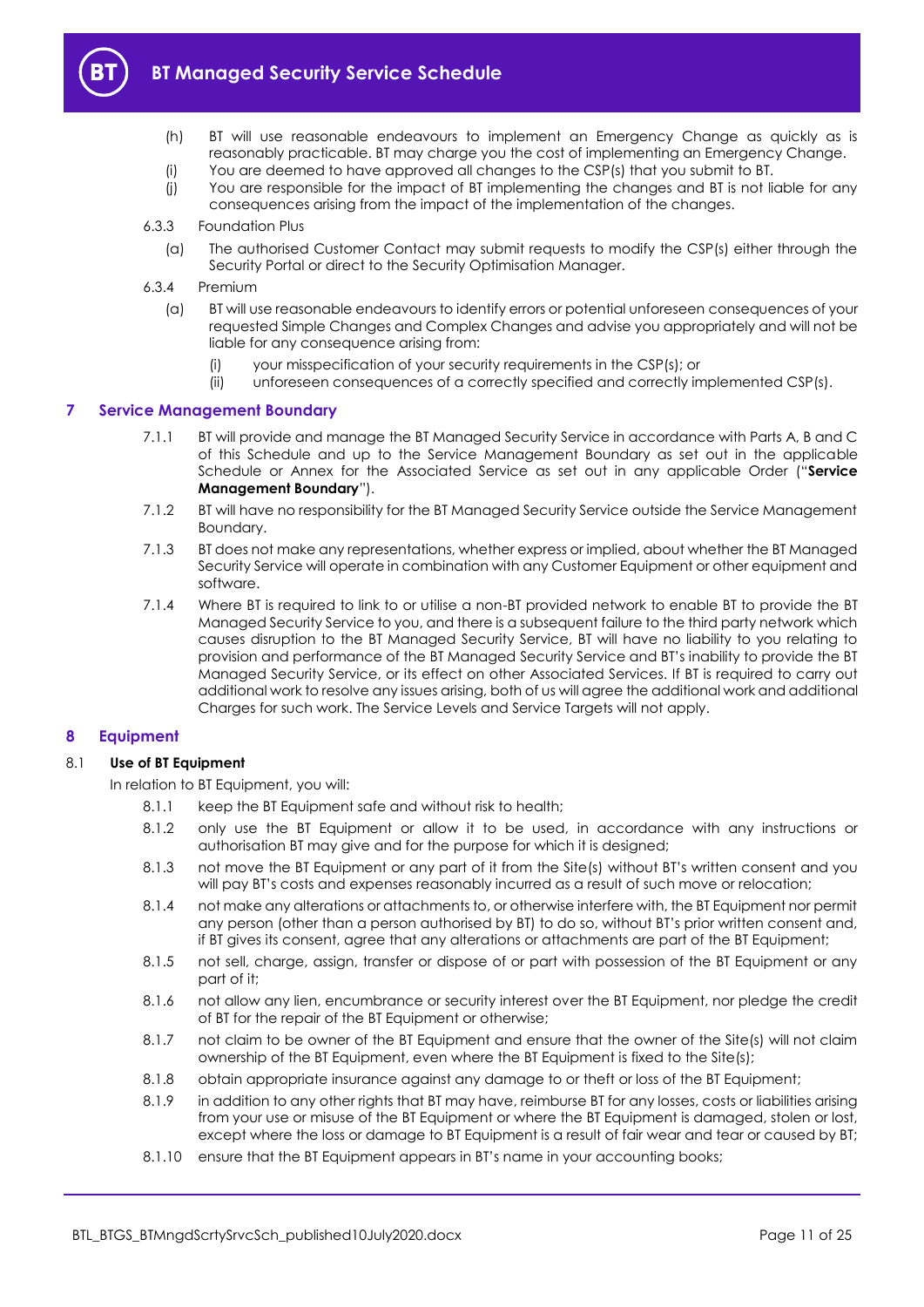

- 8.1.11 where there is a threatened seizure of the BT Equipment, or an Insolvency Event applies to you, immediately provide BT with Notice so that BT may take action to repossess the BT Equipment; and
- 8.1.12 notify any interested third parties that BT owns the BT Equipment.

#### 8.2 **BT Equipment**

BT Equipment will remain BT's property at all times and risk in BT Equipment will pass to you upon delivery, whether or not the BT Equipment has been installed.

#### <span id="page-11-6"></span><span id="page-11-2"></span>8.3 **WEEE Directive**

- 8.3.1 You will comply with Article 13 of the Waste Electrical and Electronic Equipment Directive 2012 ("**WEEE Directive**") for the costs of collection, treatment, recovery, recycling and environmentally sound disposal of any equipment supplied under the Contract that has become waste electrical and electronic equipment ("**WEEE**").
- 8.3.2 For the purposes of Article 13 of the WEEE Directive this Paragrap[h 8.3](#page-11-2) is an alternative arrangement to finance the collection, treatment, recovery, recycling and environmentally sound disposal of WEEE.
- 8.3.3 You will comply with any information recording or reporting obligations imposed by the WEEE Directive.

#### <span id="page-11-0"></span>**9 Specific Terms**

#### <span id="page-11-1"></span>9.1 **Minimum Period of Service and Renewal Periods**

- 9.1.1 Unless one of us gives Notice to the other of an intention to terminate the BT Managed Security Service at least 90 days before the end of the Minimum Period of Service or a Renewal Period, at the end of the Minimum Period of Service or Renewal Period the BT Managed Security Service will automatically extend for a Renewal Period and:
	- (a) BT will continue to provide the BT Managed Security Service;
	- (b) the Charges applicable during the Minimum Period of Service may cease to apply and BT may propose changes to the Charges in accordance with Paragraph [9.1.2.](#page-11-3) If BT proposes changes to the Charges, BT will invoice you the Charges agreed in accordance with Paragraph [9.1.3](#page-11-4) from the beginning of the following Renewal Period; and
	- (c) both of us will continue to perform each of our obligations in accordance with the Contract.
- <span id="page-11-3"></span>9.1.2 BT may propose changes to this Schedule or the Charges (or both) by giving you Notice at least 90 days prior to the end of the Minimum Period of Service and each Renewal Period ("**Notice to Amend**").
- <span id="page-11-4"></span>9.1.3 Within 30 days of any Notice to Amend, you will provide BT Notice:
	- (a) agreeing to the changes BT proposed, in which case those changes will apply from the beginning of the following Renewal Period; or
	- (b) terminating the Contract at the end of the Minimum Period of Service or Renewal Period, as applicable.
- 9.1.4 If either of us gives Notice to the other of an intention to terminate the BT Managed Security Service in accordance with Paragraph [9.1.1](#page-11-1) or Paragraph [9.1.3,](#page-11-4) BT will cease delivering the BT Managed Security Service at the time of 23:59 on the last day of the Minimum Period of Service or subsequent Renewal Period as applicable.

#### 9.2 **Termination for Convenience**

- 9.2.1 For the purposes of Clause 17 of the General Terms, either of us may, at any time after the Service Start Date and without cause, terminate the BT Managed Security Service and or Associated Services by giving 90 days' Notice to the other.
- 9.2.2 If you terminate an Associated Service in accordance with Clause 17 of the General Terms and the termination has any impact on volume commitments or otherwise affects the agreed Charges, BT may amend the Charaes to reflect this.

#### <span id="page-11-5"></span>9.3 **Customer Committed Date**

- 9.3.1 If you request a change to the BT Managed Security Service or any part of the BT Managed Security Service, then BT may revise the Customer Committed Date to accommodate that change.
- 9.3.2 BT may expedite delivery of the BT Managed Security Service for operational reasons or in response to a request from you, but this will not revise the Customer Committed Date.

#### 9.4 **Invoicing**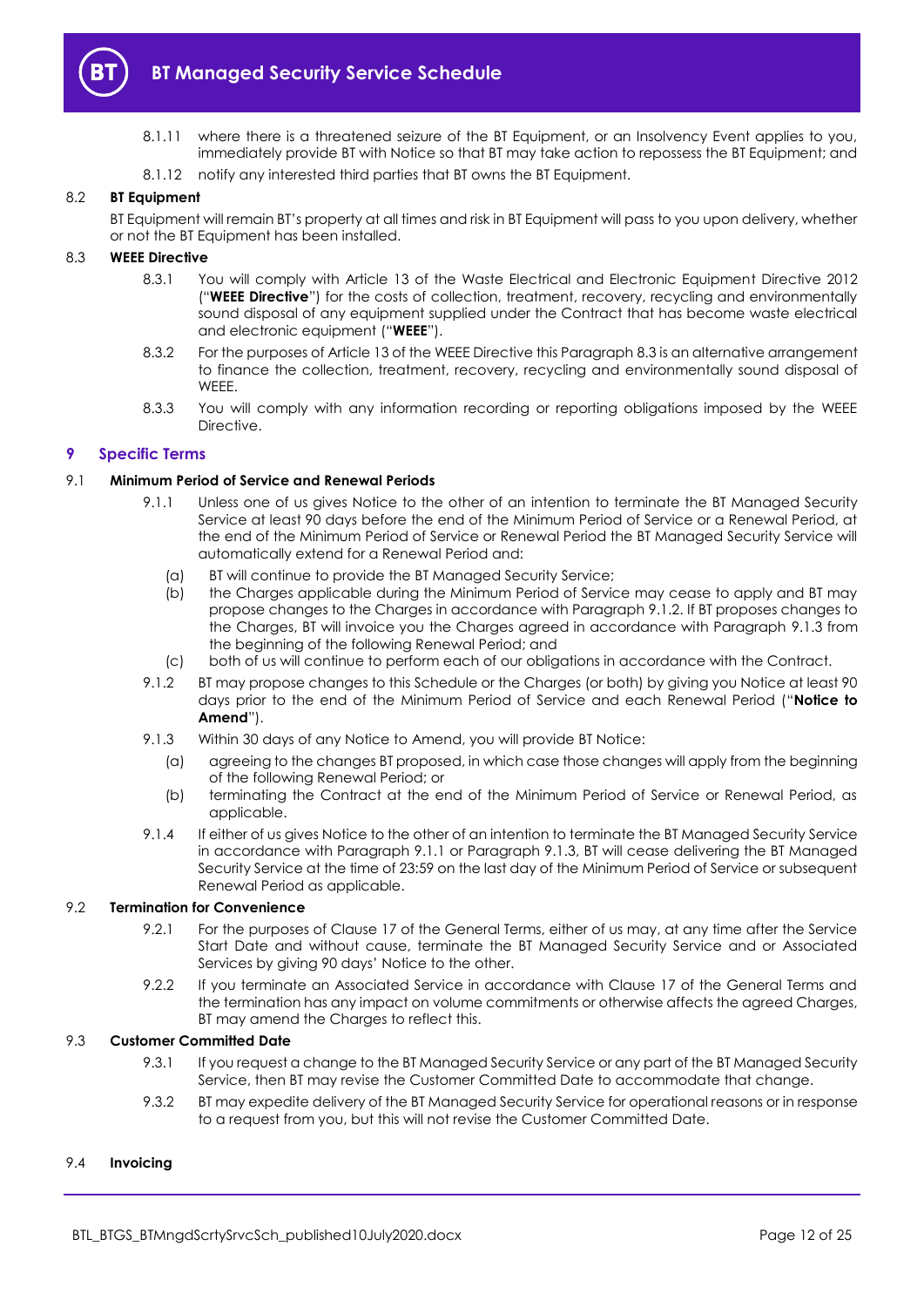

- <span id="page-12-0"></span>9.4.1 Unless set out otherwise in any applicable Order, BT will invoice you for the following Charges in the amounts set out in any applicable Order:
	- (a) Installation Charges, on the Service Start Date, or where the installation period is estimated to be longer than one month, monthly in arrears starting from when you place an Order until the Service Start Date. Where you have purchased a number of Associated Services, reference in this Paragraph [9.4.1\(a\)](#page-12-0) to the Service Start Date will be to the Service Start Date of the Associated Service with the longest Initial Setup;
	- (b) Recurring Charges, monthly in advance, and for any period where the BT Managed Security Service or an Associated Service is provided for less than one month, the Recurring Charges will be calculated on a daily basis;
	- (c) any Charges for any Purchased Equipment in respect of an Associated Service from the Service Start Date, and those Charges that will apply from the date you take delivery or possession of that Purchased Equipment; and
	- (d) Professional Services Charges.
- 9.4.2 BT will usually install and commission BT Equipment or Purchased Equipment (where relevant) on the same day. If you require BT to delay commissioning once the BT Equipment or Purchased Equipment has been installed, BT may invoice Installation Charges at the date of installation and not after the Initial Setup. If commissioning is delayed for more than 30 days at your request, BT may commence invoicing for the Recurring Charges for the BT Managed Security Service and Associated Services and such Recurring Charges will be backdated to the date of installation.
- 9.4.3 BT may invoice you for any of the following Charges in addition to those set out in any applicable Order:
	- (a) Charges for investigating Incidents that you report to BT where BT finds no Incident or that the Incident is caused by something for which BT is not responsible under the Contract, including where the Incident has arisen as a result of you changing your CSP(s);
	- (b) in respect of Foundation and Foundation Plus, Charges for commissioning the Associated Services in accordance with Paragrap[h 10.2](#page-15-2) outside of Business Hours;
	- (c) Charges for applying a Signature Update in accordance with Paragraph [5.4.2\(f\)](#page-5-4) outside of Business Hours;
	- (d) Charges for expediting provision of the BT Managed Security Service or an Associated Service at your request after BT has informed you of the Customer Committed Date;
	- (e) Charges for restoring the BT Managed Security Service or an Associated Service if the BT Managed Security Service or an Associated Service have been suspended in accordance with Clause 10.1.2 of the General Terms;
	- (f) Charges for cancelling the BT Managed Security Service or an Associated Service in accordance with Clause 16 of the General Terms;
	- (g) any charges incurred by BT from a supplier or vendor:
		- (i) for reinstating any lapsed software licences or required vendor support agreements where the licences or support agreements have lapsed as a result of any action you have taken or not taken or not complying with BT's instructions; or
		- (ii) if you cancel or terminate the software licence or vendor support agreement during the contract term or renewal period in accordance with Paragraph [5.6.1\(d\);](#page-6-0)
	- (h) Charges for appointing and providing a named BT Project Manager if you have purchased Foundation in accordance with Paragraph [3.1.10;](#page-3-2)
	- (i) Charges for providing a named BT Project Manager if you have purchased Foundation Plus in accordance with Paragrap[h 3.2.3;](#page-3-3)
	- (j) Charges for providing access to Logs outside the applicable periods set out in Paragraph[s 5.5.3\(c\)](#page-6-1) and [5.5.4\(a\);](#page-6-2)
	- (k) Charges for logging requirements that BT deems are non-standard in accordance with Paragraph [5.5.3\(g\);](#page-6-3)
	- (l) Charges for logs being sent to and stored in a repository on your Site or third party premises in accordance with Paragrap[h 5.5.3\(h\);](#page-6-4)
	- (m) Charges for implementing Patches with a High CVSS Score or a Medium CVSS Score, on your request, if you have purchased Foundation, in accordance with Paragraph [6.2.4\(c\),](#page-8-0) or a Medium CVSS Score on your request if you have purchased Foundation Plus in accordance with Paragraph [6.2.5\(b\);](#page-9-4)
	- (n) Charges for rolling back Patches on your request in accordance with Paragraph [6.2.4\(h\);](#page-8-1)
	- (o) Charges for the cost of implementing Complex Changes in accordance with Paragraph [6.3.2\(c\)](#page-9-5) and Emergency Changes in accordance with Paragraph [6.3.2\(h\);](#page-10-2)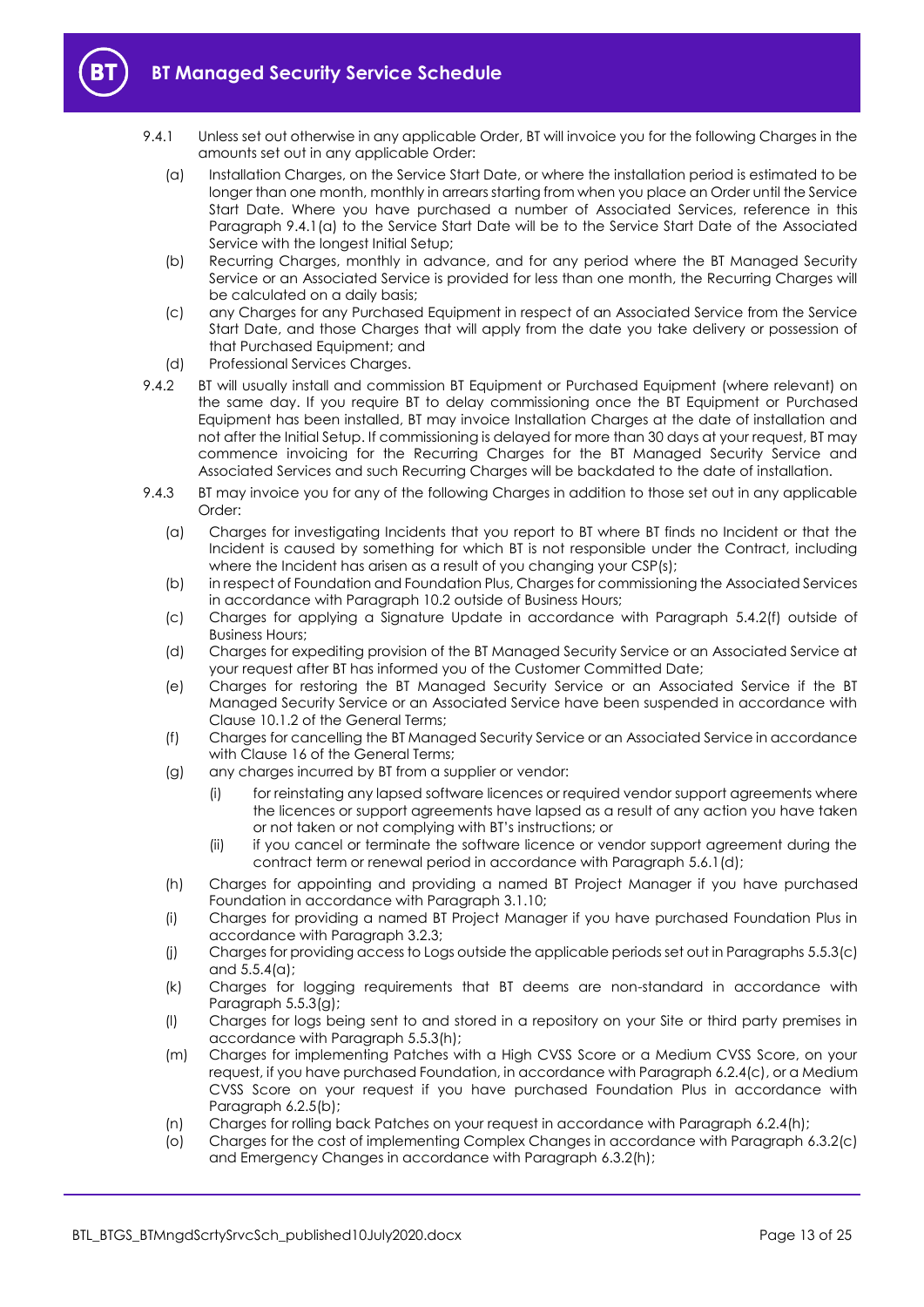



- (p) Charges associated with an appropriate alternative implementation process if you have raised change requests more frequently than allowed by the Reasonable Use Policy in accordance with Paragraph [6.3.2\(e\)\(iii\);](#page-9-6)
- (q) Charges for any additional work carried out as a result of a failure to a third party network in accordance with Paragrap[h 7.1.4;](#page-10-3)
- (r) Charges for an aborted Site visit in accordance with Paragraph [10.1.3;](#page-15-3)
- (s) Charges for any equipment BT orders where you subsequently cancel or amend an Order and BT is unable to return the equipment to the supplier in accordance with Paragraph [10.1.3\(b\);](#page-15-4)
- (t) Charges for the refresh or upgrade of Security Appliances or applications if required by you, unless the refresh or upgrade is operationally necessary to enable BT to continue to provide the BT Managed Security Service or an Associated Service. This does not apply to patching of applications or changes to the CSP. Any refresh or upgrade that is required as a result of capacity issues arising as a consequence of an increase in traffic or activation of new features will be charged to you;
- (u) De-installation Charges within 60 days of de-installation of the Associated Services;
- (v) any Termination Charges incurred in accordance with Paragraph [9.5](#page-13-0) upon termination of the relevant Service;
- (w) any Charges set out in the Associated Services Schedules or Annexes that are stated as still applicable to that Associated Service where that Associated Service is selected under the BT Managed Security Service; and
- (x) any other Charges as set out in any applicable Order or the BT Price List or as otherwise agreed between both of us.

#### <span id="page-13-1"></span><span id="page-13-0"></span>9.5 **Termination Charges**

- 9.5.1 If you terminate the Contract, the BT Managed Security Service or an Associated Service for convenience in accordance with Clause 17 of the General Terms you will pay BT:
	- (a) all outstanding Charges or payments due and payable under the Contract;
	- (b) De-installation Charges;
	- (c) any other Charges as set out in any applicable Order;
	- (d) any charges reasonably incurred by BT from a supplier as a result of the early termination including any charges in respect of software licences or vendor support agreements; and
	- (e) any waived Installation Charges.
- <span id="page-13-2"></span>9.5.2 In addition to the Charges set out at Paragraph [9.5.1](#page-13-1) above, if you terminate during the Minimum Period of Service or any Renewal Period, you will pay BT:
	- (a) for any parts of the BT Managed Security Service or Associated Service that were terminated during the first 12 months of the Minimum Period of Service, Termination Charges, as compensation, equal to:
		- (i) 100 per cent of the Recurring Charges for any remaining months of the first 12 months of the Minimum Period of Service; and
		- (ii) 20 per cent of the Recurring Charges for the remaining months, other than the first 12 months of the Minimum Period of Service with the exception of the Recurring Charges for the Security Appliances provided on a rental basis which will be 100 per cent of the Recurring Charges; and
	- (b) for any parts of the BT Managed Security Service or Associated Service that were terminated after the first 12 months of the Minimum Period of Service or during a Renewal Period, Termination Charges, as compensation, equal to 20 per cent of the Recurring Charges for any remaining months of the Minimum Period of Service or the Renewal Period with the exception of the Recurring Charges for the Security Appliances provided on a rental basis which will be 100 per cent of the Recurring Charges.
- 9.5.3 If you terminate the BT Managed Security Service the Termination Charges set out in Paragraph [9.5.2](#page-13-2) will be calculated on the Recurring Charges after any discount has been applied.
- 9.5.4 If you terminate an Associated Service or any part of an Associated Service, the Termination Charges will be calculated on the Recurring Charges for that Associated Service before any discount has been applied.
- 9.5.5 BT will refund to you any money you have paid in advance after deducting any Charges or other payments due to BT under the Contract. If you have paid the charges or fees for the software licence or vendor support agreement in advance, you may not be entitled to a refund of the charges for the remaining months of the contract term or renewal period.

#### 9.6 **Upgrade to a Higher Graded Service Tier**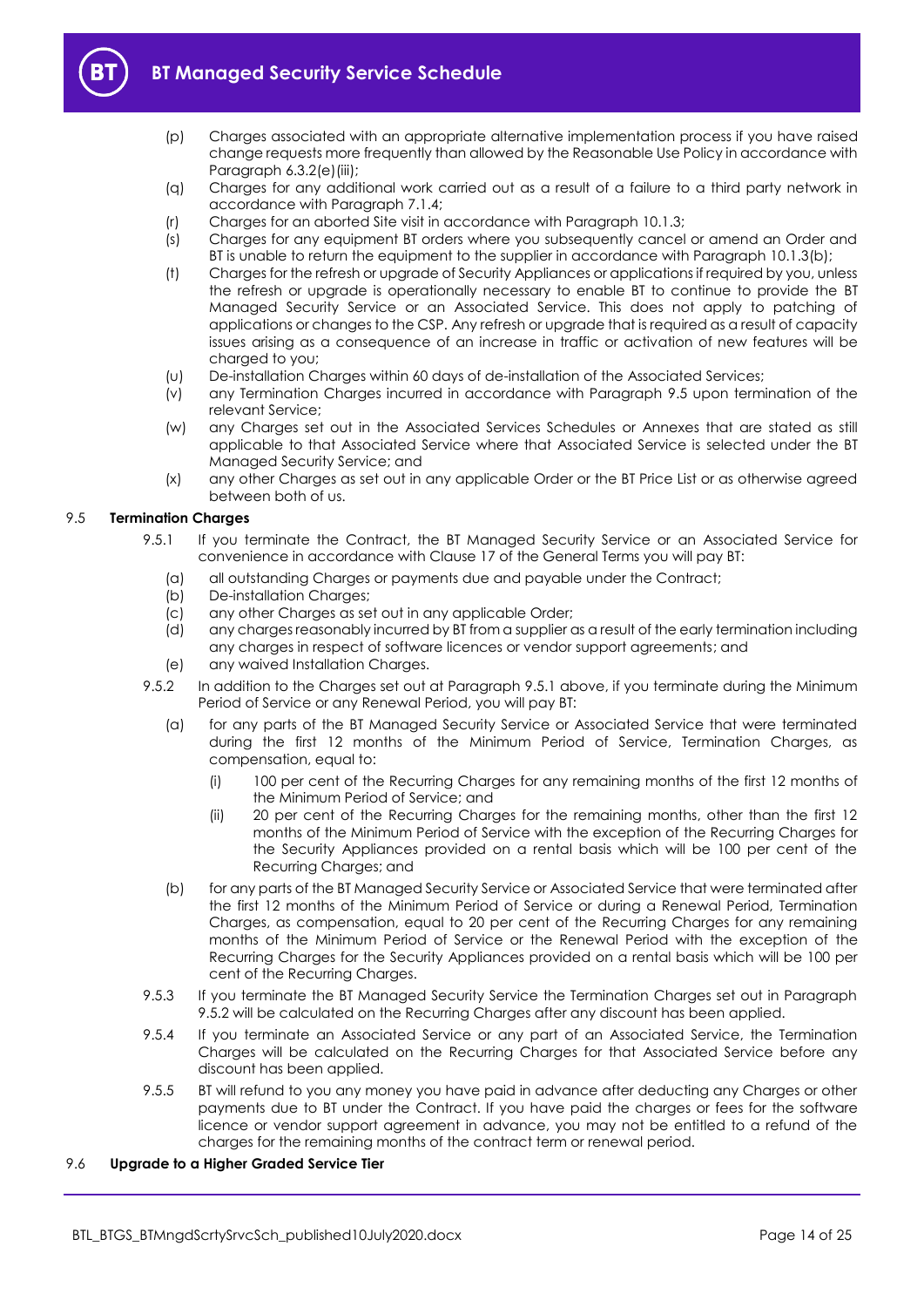

- 9.6.1 You may upgrade to a higher Graded Service Tier during the Minimum Period of Service.
- 9.6.2 No Termination Charges will be payable from the Graded Service Tier you are moving from. New Charges for the upgraded Graded Service Tier will be set out in the Order.
- 9.6.3 A new Minimum Period of Service will apply to the upgraded Graded Service Tier as set out in the Order.
- 9.6.4 You may not downgrade to a lower Graded Service Tier.

#### <span id="page-14-0"></span>9.7 **TUPE**

- 9.7.1 You warrant that, as a result of BT providing the BT Managed Security Service and Associated Services, there is no person whose contract of employment will have the effect as if it was originally made between that person and BT in accordance with the Transfer of Undertakings (Protection of Employment) Regulations 2006 ("**TUPE**") or otherwise.
- 9.7.2 You will indemnify BT and keep BT indemnified from and against any TUPE Liabilities that BT incurs arising from the transfer to BT of the contract of employment of any person in breach of the warranty given at Paragraph [9.7.1](#page-14-0) including, without limitation, any TUPE Liabilities suffered or incurred in connection with:
	- (a) any Employment Costs of any such person; or
	- (b) the employment or termination of employment of any such person prior to, on or after the Service Start Date.
- 9.7.3 The full or partial transfer of the BT Managed Security Service or an Associated Service from BT to you or any Successor Supplier may be a Relevant Transfer.
- <span id="page-14-1"></span>9.7.4 Where a Relevant Transfer occurs, except where any Outgoing Employees have objected in accordance with regulation 4(7) of TUPE, the employment contracts of the Outgoing Employees will be effective on and from the Service Transfer Date as if they were originally made between the Outgoing Employees and you (or where appropriate the Successor Supplier) except to the extent provided by TUPE.
- <span id="page-14-2"></span>9.7.5 Where Paragraph [9.7.4](#page-14-1) applies:
	- (a) BT will provide Employee Liability Information for any Outgoing Employees in accordance with regulation 11 of TUPE;
	- (b) BT will discharge the Employment Costs for the Outgoing Employees up to the Service Transfer Date:
	- (c) you will, or will ensure that any Successor Supplier will, discharge the Employment Costs for the Outgoing Employees on and from the Service Transfer Date and make all necessary apportionments;
	- (d) we will each indemnify the other party (or where appropriate, the Successor Supplier) against all TUPE Liabilities arising from either of our failure to comply with the obligations set out in this Paragraph [9.7.5;](#page-14-2)
	- (e) BT will indemnify you (or where appropriate any Successor Supplier) from and against all TUPE Liabilities arising in connection with, or as a result of any act or omission of BT relating, to any Outgoing Employees' employment prior to the Service Transfer Date; and
	- (f) you will indemnify BT from and against all TUPE Liabilities arising in connection with, or as a result of any act or omission of you (or where appropriate any Successor Supplier) relating to, any Outgoing Employees' employment on or after the Service Transfer Date.
- 9.7.6 Any Successor Supplier will have the right to enforce the obligations owed to you, and the indemnities given to you by BT under Paragraph [9.7.5](#page-14-2) in accordance with section 1(1) of the Contracts (Rights of Third Parties) Act 1999.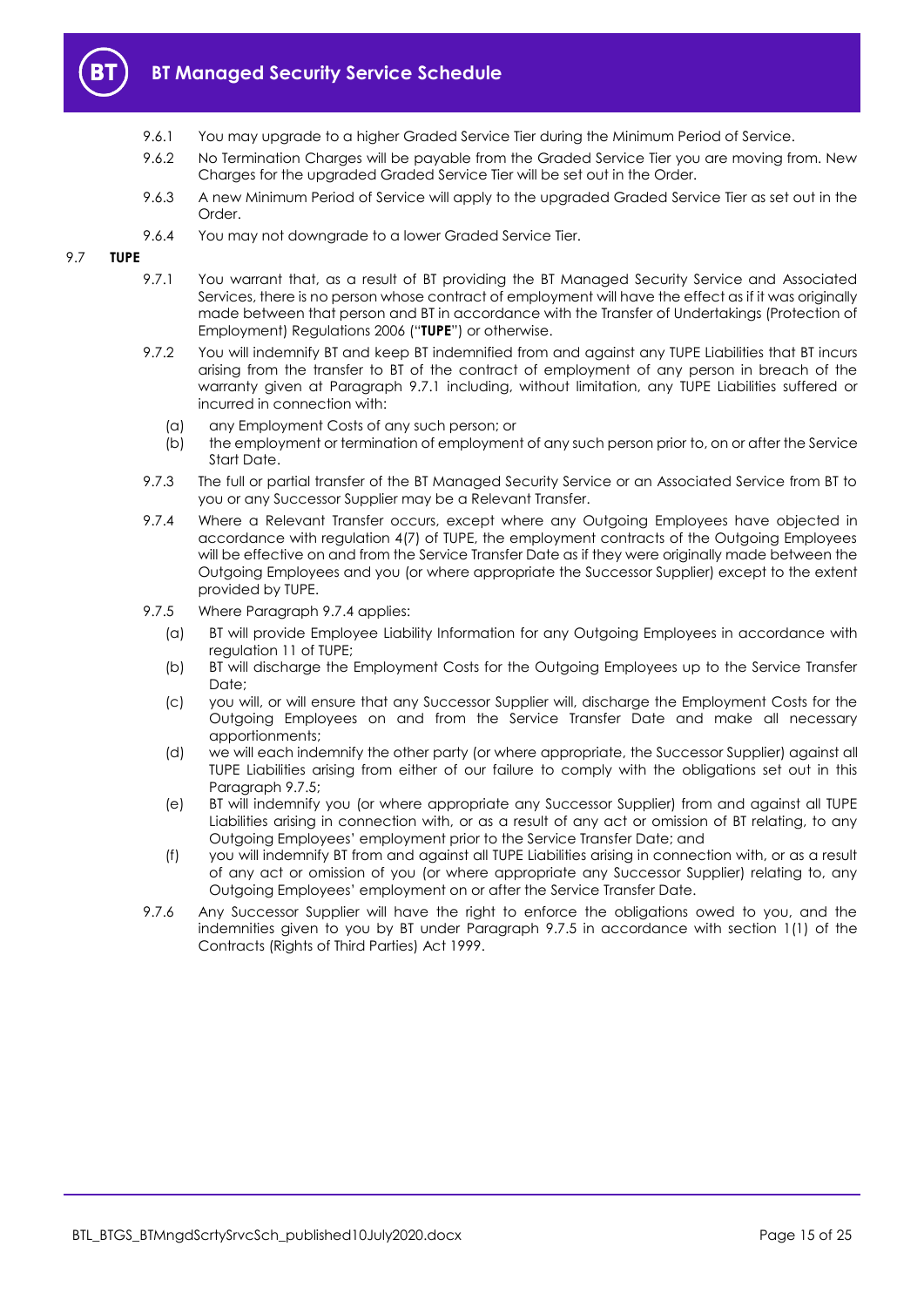

## <span id="page-15-0"></span>**Part B – Service Delivery and Management**

#### <span id="page-15-1"></span>**10 BT's Obligations**

#### 10.1 **Service Delivery**

Before the Service Start Date and, where applicable, throughout the provision of the BT Managed Security Service and Associated Services, BT will:

- 10.1.1 provide you with contact details for the Service Desk;
- 10.1.2 comply with all reasonable health and safety rules and regulations and reasonable security requirements that apply at the Site(s) and that you have notified to BT in writing, but BT will not be liable if, as a result of any such compliance, BT is in breach of any of its obligations under this Contract:
- <span id="page-15-3"></span>10.1.3 where applicable, arrange for any surveys to be conducted to confirm the availability of a suitable environment for provision of the Associated Services (including confirming the presence of Enabling Services). Where the surveys identify that additional work is required to be undertaken by you in order to provide a suitable environment, you will complete these works prior to installation of the applicable Associated Services. Failure to do so may result in a change to the Customer Committed Date, Charges for an aborted Site visit, or BT may provide a new quote to you, detailing the additional Charges you will need to pay for the additional work to be completed and:
	- (a) where you accept the new quote, BT will either:
		- (i) cancel the existing Order to the affected Site(s) and generate a new Order for the affected Site(s), with a new Customer Committed Date; or
		- (ii) modify the existing Order to reflect the new requirements and provide a new Customer Committed Date;
	- (b) where you do not accept the new quote or you do not instruct BT to proceed with the existing Order, BT will cancel your existing Order for the provision of the BT Managed Security Service or Associated Service to the affected Site(s) and BT will have no obligation to provide the BT Managed Security Service or Associated Service to that Site. You will pay BT for any equipment that BT orders to fulfil BT's obligations where you subsequently cancel or amend such Order and BT is unable to return the equipment to the supplier.

#### <span id="page-15-4"></span><span id="page-15-2"></span>10.2 **Commissioning of the Service**

Before the Service Start Date, BT will:

- 10.2.1 install the BT Equipment for the Associated Services, if applicable;
- 10.2.2 install the Purchased Equipment for the Associated Services, if applicable;
- 10.2.3 configure the Associated Services, if required, in accordance with the CSP(s) policies selected by you, unless set out otherwise in this Schedule;
- 10.2.4 conduct a series of standard tests on the Associated Service to ensure that it is configured correctly;
- 10.2.5 connect the Associated Services to each Enabling Service as set out in the Schedule or Annex for the relevant Associated Service; and
- 10.2.6 on the date that BT has completed the activities in this Paragraph [10.2,](#page-15-2) confirm to you the date that the Initial Setup is complete, that the Controlled Deployment CSP Optimisation Period has commenced and the Service Start Date.

## <span id="page-15-5"></span>10.3 **During Operation**

On and from the Service Start Date, BT:

- 10.3.1 will maintain and will use reasonable endeavours to provide uninterrupted access to all pre-agreed and authorised Customer Contacts to the Security Portal but BT does not guarantee that the Security Portal will be available at all times or will be fault free;
- 10.3.2 may carry out Maintenance from time to time and will use reasonable endeavours to inform you at least five Business Days before any Planned Maintenance on the applicable Associated Service or BT Equipment, however, BT may inform you with less notice than normal where Maintenance is required in an emergency;
- 10.3.3 may, in the event of a security breach affecting the BT Managed Security Service or Associated Services, require you to change any or all of your passwords; and
- 10.3.4 will provide 24x7x365 on-Site maintenance response where this is available locally, where applicable. BT will advise you where this level of cover is not available and on-Site support will be provided between 0800 to 1700 Monday to Friday in the relevant country.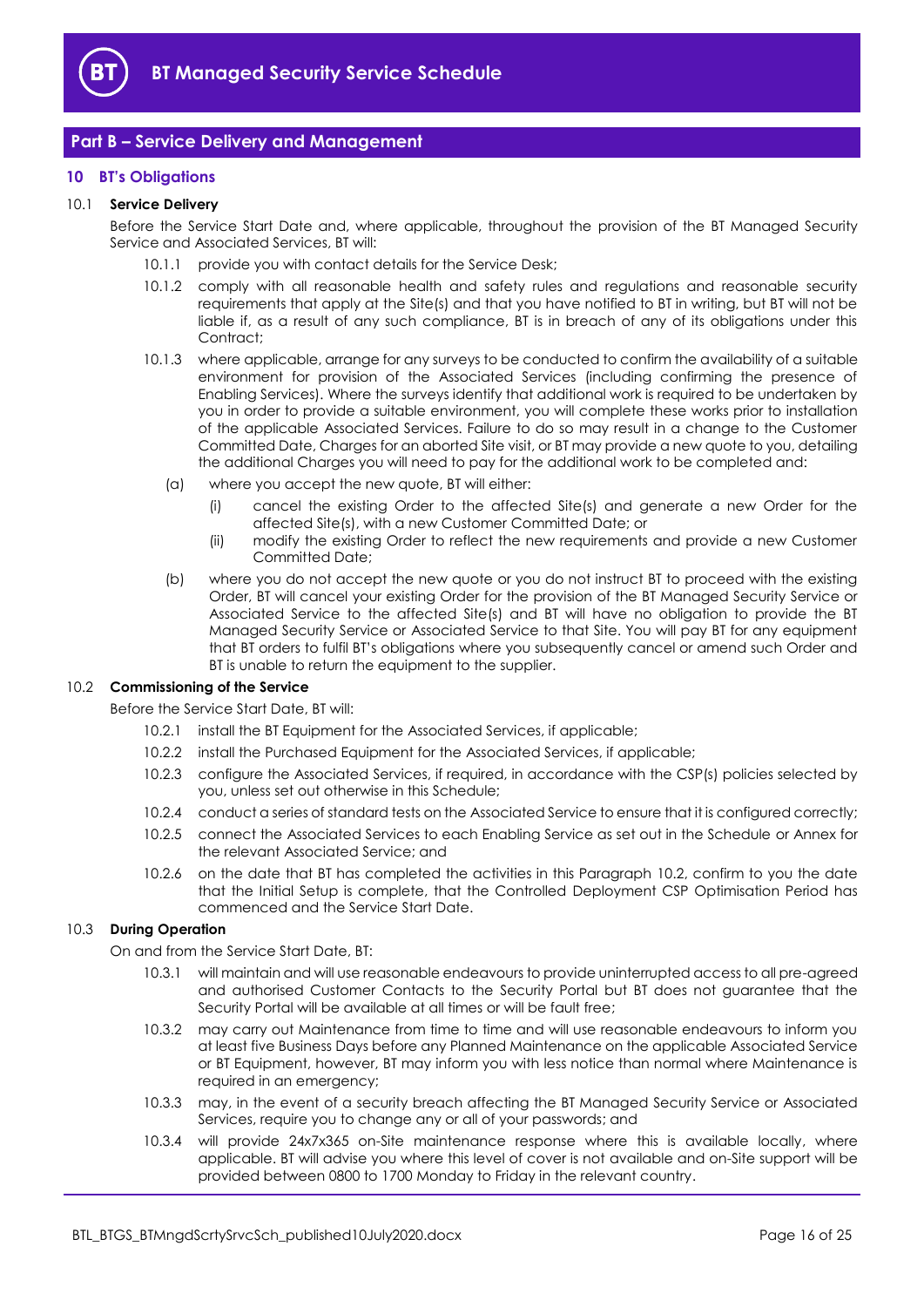

#### 10.4 **The End of the Service**

- 10.4.1 On termination of the BT Managed Security Service by either of us, BT will terminate any rights of access to the Security Portal and relevant Software and cease providing all other elements of the BT Managed Security Service including the Associated Services.
- 10.4.2 On termination of any Associated Services by either of us, the provisions for the end of the service in the relevant Associated Service Schedule or Annex will apply.
- 10.4.3 If relevant, on your reasonable request prior to the termination of the Contract, BT will provide, where reasonably practicable and if applicable, configuration information relating to the BT Managed Security Service provided at the Site(s) in a format that BT reasonably specifies.

#### <span id="page-16-0"></span>**11 Your Obligations**

#### 11.1 **Service Delivery**

Before the Service Start Date and, where applicable, throughout the provision of the BT Managed Security Service, you will:

- 11.1.1 provide BT, and keep BT updated, with the names and contact details of the various Customer Contacts authorised to act on your behalf for BT Managed Security Service management matters including in respect of:
	- (a) management of Incidents;
	- (b) issues identified by BT as a result of monitoring the Associated Services;
	- (c) Signature Updates;
	- (d) accessing logs;
	- (e) Site access by BT or a third party acting on behalf of BT;
	- (f) managing resets and privileges to the Security Portal;
	- (g) Vulnerability Management and Patching;
	- (h) modification of the CSP(s), and

BT may also accept instructions from an individual who BT reasonably believes is acting with your authority;

- 11.1.2 provide BT with access to any Site(s) during Business Hours, or as otherwise agreed, to enable BT to set up, deliver and manage the BT Managed Security Service and Associated Services and ensure that an appropriate Customer Contact is available to escort the BT representatives at the Site as required;
- <span id="page-16-1"></span>11.1.3 provide BT with Notice of any health and safety rules and regulations and security requirements that apply at the Site(s) and where BT is required to carry out tasks prior to a Site visit or bring information to a Site such Notice shall be provided in advance to allow BT enough time to comply with this Paragraph [11.1.3;](#page-16-1)
- <span id="page-16-2"></span>11.1.4 in jurisdictions where an employer is legally required to make a disclosure to its Users and other employees:
	- (a) inform your Users that as part of the BT Managed Security Service or the Associated Services being delivered by BT, BT may monitor and report to you the use of any targeted applications by them;
	- (b) ensure that your Users or other employees have consented or are deemed to have consented to such monitoring and reporting (if such consent is legally required); and
	- (c) agree that BT will not be liable for any failure by you to comply with this Paragrap[h 11.1.4,](#page-16-2) you will be liable to BT for any Claims, losses, costs or liabilities incurred or suffered by BT due to your failure to comply with this Paragrap[h 11.1.4;](#page-16-2)
- 11.1.5 prepare and maintain the Site(s) for the installation of BT Equipment and Purchased Equipment, if applicable, and supply of the Associated Services, including:
	- (a) providing a suitable and safe operational environment for any BT Equipment or Purchased Equipment including all necessary trunking, conduits, cable trays, and telecommunications connection points in accordance with BT's reasonable instructions and applicable installation standards;
	- (b) take up or remove any fitted or fixed floor coverings, ceiling tiles and partition covers or provide any openings in buildings required to connect BT Equipment or Purchased Equipment to appropriate telecommunications facilities in time to allow BT to undertake any necessary installation or maintenance services;
	- (c) carry out any work that may be required after installation to make good any cosmetic damage caused during installation or maintenance;
	- (d) provide a secure, continuous power supply at the Site(s) for the operation and maintenance of the Associated Services, BT Equipment or Purchased Equipment at such points and with such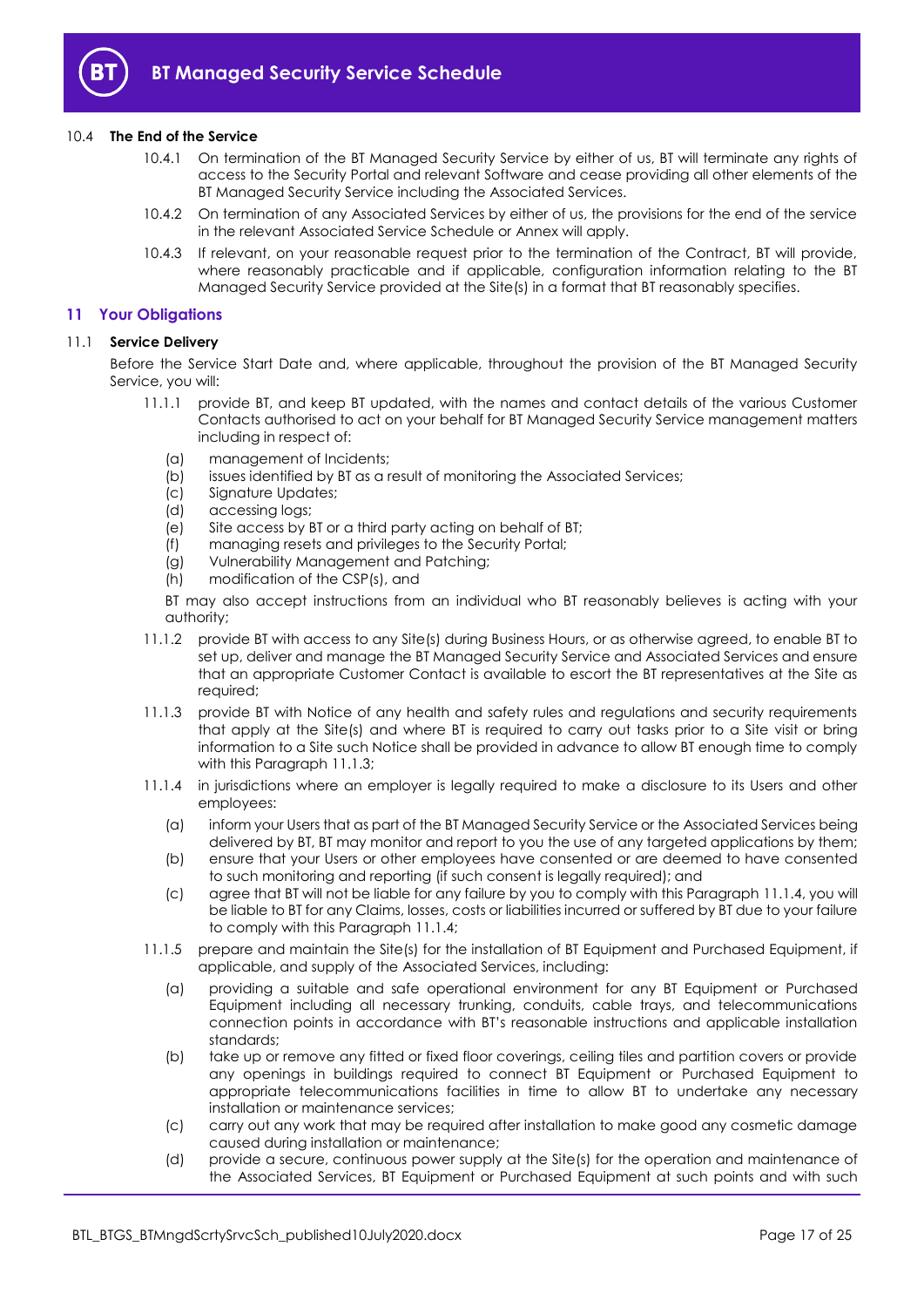connections as BT specifies, and, in order to mitigate any interruption to the Associated Services resulting from failure in the principal power supply, provide back-up power with sufficient capacity to conform to the standby requirements of the applicable standards; and

- (e) provide internal cabling between the BT Equipment and any Customer Equipment, as appropriate;
- 11.1.6 ensure that Associated Services are able to receive updates, such as Vulnerability signatures, directly over the Internet, or over an alternative path agreed with BT for that purpose;
- 11.1.7 retain responsibility for the CSP(s); and
- 11.1.8 allow BT to run discovery tools on your network to enhance and fine tune your CSP(s) or to assist in the resolution of Incidents.

#### <span id="page-17-0"></span>11.2 **Controlled Deployment CSP Optimisation**

- 11.2.1 You will carry out the Controlled Deployment CSP Optimisation within the Controlled Deployment CSP Optimisation Period.
- 11.2.2 In respect of Foundation Plus and Premium, both of us will jointly carry out the Controlled Deployment CSP Optimisation. You will use reasonable endeavours to complete the Controlled Deployment CSP Optimisation as early into the Controlled Deployment CSP Optimisation Period as possible.
- 11.2.3 You will notify BT when you have completed the Controlled Deployment CSP Optimisation. If you do not provide BT with such Notice by the end of the Controlled Deployment CSP Optimisation Period, the Controlled Deployment CSP Optimisation will be deemed to have been completed by you.
- 11.2.4 BT will notify you of the date of completion of the Controlled Deployment CSP Optimisation.
- 11.2.5 You will submit any changes you require to the CSP as a result of the Controlled Deployment CSP Optimisation through the CSP Change Management Process.

#### 11.3 **During Operation**

On and from the Service Start Date, you will:

- 11.3.1 ensure that Users report Incidents to the Customer Contact authorised to report Incidents and not to the Service Desk;
- 11.3.2 ensure that the authorised Customer Contact will take Incident reports from Users and pass these to the Service Desk in accordance with Paragraph [5.2,](#page-4-2) and is available for all subsequent Incident management communications;
- 11.3.3 notify BT of any planned work that may affect the BT Managed Security Service or an Associated Service or that may cause an Incident;
- 11.3.4 monitor and maintain any Customer Equipment connected to the BT Managed Security Service or the Associated Services or used in connection with BT Managed Security Service or the Associated Services;
- 11.3.5 ensure that any Customer Equipment that is connected to the BT Managed Security Service or the Associated Services or that you use, directly or indirectly, in relation to the BT Managed Security Service or the Associated Services is:
	- (a) adequately protected against viruses and other breaches of security;
	- (b) technically compatible with the BT Managed Security Service or the Associated Services and will not harm or damage BT Equipment, the BT Network, or any of BT's suppliers' or subcontractors' network or equipment; and
	- (c) connected, approved and used in accordance with relevant instructions, standards and Applicable Law and any safety and security procedures applicable to the use of that Customer Equipment;
- 11.3.6 immediately disconnect any Customer Equipment, or advise BT to do so at your expense, where Customer Equipment:
	- (a) does not meet any relevant instructions, standards or Applicable Law; or
	- (b) contains or creates material that is in breach of the Acceptable Use Policy and you are contacted by BT about such material,

and redress the issues with the Customer Equipment prior to reconnection to the BT Managed Security Service or the Associated Services;

11.3.7 distribute, manage and maintain access profiles, passwords and other systems administration information relating to the control of Users' access to the BT Managed Security Service or applicable Associated Service;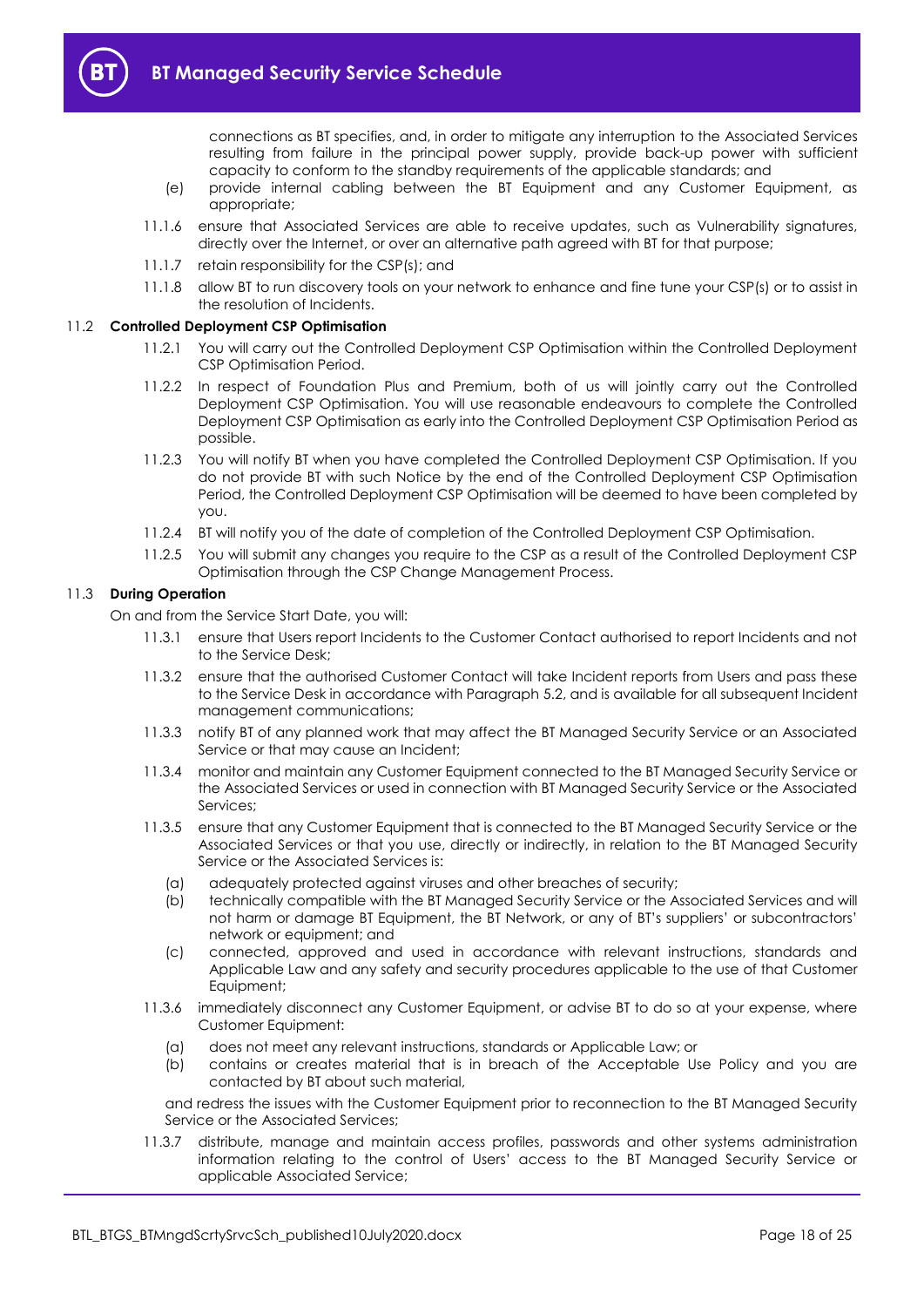

- 11.3.8 maintain a written list of current Users and provide a copy of such list to BT within five Business Days following BT's written request at any time;
- 11.3.9 ensure the security and proper use of all valid User access profiles, passwords and other systems administration information used in connection with the BT Managed Security Service and Associated Services and:
	- (a) assign User ID, tokens or passwords uniquely to named Users;
	- (b) ensure that Users:
		- (i) do not allow anyone else to use their token, ID or password;
		- (ii) do not leave their User account logged in while the computer is unattended and unlocked; or
		- (iii) attempt to access data that they are not authorised to access;
	- (c) immediately terminate access for any person who is no longer a User;
	- (d) inform BT immediately if a User's token, ID or password has, or is likely to, become known to an unauthorised person, or is being or may be used in an unauthorised way;
	- (e) take all reasonable steps to prevent unauthorised access to the BT Managed Security Service and Associated Services;
	- (f) satisfy BT's security checks if a password is lost or forgotten; and
	- (g) change any or all passwords or other systems administration information used in connection with the BT Managed Security Service and Associated Services if BT requests you to do so in order to ensure the security or integrity of the BT Managed Security Service and Associated Services;
- 11.3.10 ensure that the maximum number of Users will not exceed the permitted number of User identities as set out in any applicable Order;
- 11.3.11 not allow any User specific subscription to be used by more than one individual User unless it has been reassigned in its entirety to another individual User, in which case you will ensure the prior User will no longer have any right to access or use the BT Managed Security Service or Applicable Associated Service; and
- 11.3.12 access and check the Security Portal frequently for any updates, alerts, recommendations, reports or test results provided by BT.

#### 11.4 **The End of the Service**

- 11.4.1 On termination of the BT Managed Security Service by either of us, you will:
	- (a) provide BT with all reasonable assistance necessary to remove BT Equipment from the Site(s);
	- (b) disconnect any Customer Equipment from BT Equipment located at the Site(s);
	- (c) not dispose of or use BT Equipment other than in accordance with BT's written instructions or authorisation;
	- (d) arrange for any BT Equipment located at the Site(s) to be returned to BT; and
	- (e) be liable for any reasonable costs of recovery that BT incurs in recovering the BT Equipment.
- 11.4.2 On termination of any Associated Services by either of us, the provisions for the end of the service in the relevant Associated Service Schedule or Annex will apply.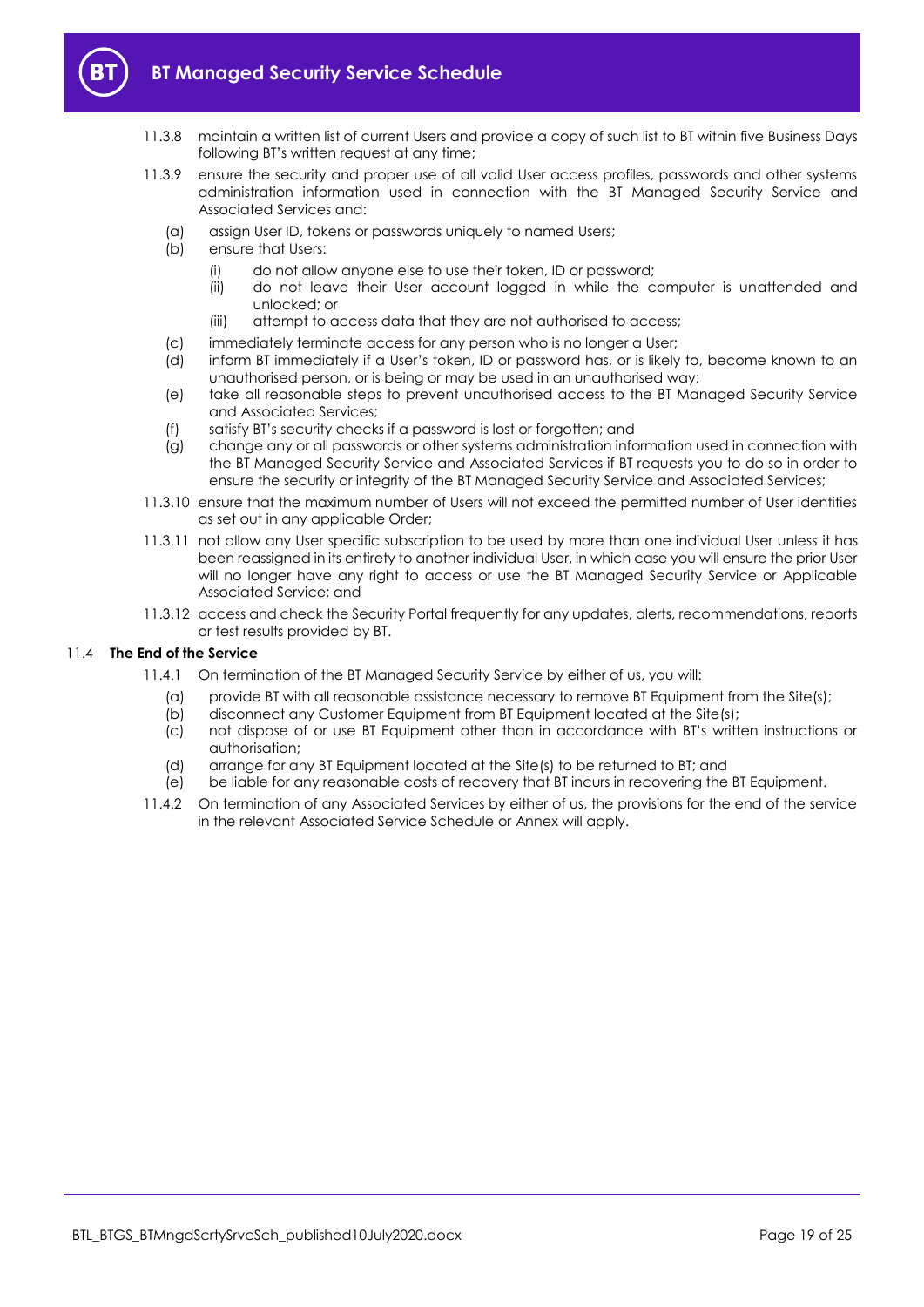

## <span id="page-19-0"></span>**Part C – Service Targets and Service Levels**

#### <span id="page-19-1"></span>**12 Service Targets Incident Management**

| Priority       | <b>Target Progress Update</b>                 |                                                                                                                                                                                                 | <b>Target Restoration Time</b>                                                    |                                                          |
|----------------|-----------------------------------------------|-------------------------------------------------------------------------------------------------------------------------------------------------------------------------------------------------|-----------------------------------------------------------------------------------|----------------------------------------------------------|
|                | <b>Foundation</b>                             | <b>Foundation Plus and Premium</b>                                                                                                                                                              |                                                                                   | <b>Foundation, Foundation</b><br><b>Plus and Premium</b> |
| $P1-P5$        | whenever a<br>progress update is<br>available | confirmation of the Incident<br>within 15 minutes of the Incident<br>being reported and first update<br>30 minutes after the Incident<br>has been reported and then at<br>intervals as follows: | follow up if you do<br>not respond to BT<br>questions at intervals<br>as follows: |                                                          |
| P <sub>1</sub> |                                               | every 60 minutes or whenever a<br>progress update is available                                                                                                                                  | every 2 hours                                                                     | 5 hours                                                  |
| P <sub>2</sub> |                                               | every 60 minutes or whenever a<br>progress update is available                                                                                                                                  | every 4 hours                                                                     | 12 hours                                                 |
| P <sub>3</sub> |                                               | every 2 hours                                                                                                                                                                                   | every 12 hours                                                                    | 24 hours                                                 |
| P <sub>4</sub> |                                               | every 4 hours                                                                                                                                                                                   | every 24 hours                                                                    | 72 hours                                                 |
| P <sub>5</sub> |                                               | every 6 hours                                                                                                                                                                                   | N/A                                                                               | N/A                                                      |

12.1 BT will aim to provide you with an update on the progress of an Incident in accordance with the table above.

12.2 BT will not provide a progress update while BT is waiting on your input or feedback.

12.3 BT will aim to restore the Associated Service affected by the Incident within the period set out in the table above.

12.4 The progress update times and restoration times are targets only and BT will have no liability for failure to meet them.

#### <span id="page-19-2"></span>**13 On Time Delivery**

#### <span id="page-19-5"></span>13.1 **On Time Delivery Service Level**

- 13.1.1 BT will deliver the BT Managed Security Service on or before the Customer Committed Date ("**On Time Delivery Service Level**").
- 13.1.2 The On Time Delivery Service Level does not apply to Foundation.

#### <span id="page-19-4"></span>13.2 **On Time Delivery Service Credits**

- 13.2.1 If BT does not meet the On Time Delivery Service Level and subject to Paragrap[h 16,](#page-20-1) you may claim On Time Delivery Service Credits if you have reported the Qualifying Incident in accordance with Paragrap[h 5.2,](#page-4-2) for each day after the Customer Committed Date until the Service Start Date as set out in this Paragraph [13.2.](#page-19-4)
- 13.2.2 If both of us have agreed a revised Customer Committed Date in writing, or if BT exercises BT's right to revise the Customer Committed Date as set out in Paragraph [9.3.1](#page-11-5) the calculation of any On Time Delivery Service Credits will be made by reference to the revised Customer Committed Date.
- 13.2.3 On Time Delivery Service Credits do not apply to Foundation.

## 13.3 **Exception**

The On-Time Delivery Service Level does not apply to upgrades or changes to the BT Managed Security Service, unless these require the installation of new components and have an agreed delivery date, in which case the Customer Committed Date will be that agreed delivery date.

#### <span id="page-19-3"></span>**14 CSP Change Request Delivery Time Targets**

#### <span id="page-19-6"></span>14.1 **Foundation Plus and Premium**

BT will aim to implement Standard, Urgent and Emergency Changes to your CSP(s) in accordance with the table set out below.

| Request                               | <b>Target Implementation Time:</b><br>target implementation from acceptance by BT of your<br>change request |
|---------------------------------------|-------------------------------------------------------------------------------------------------------------|
| Urgent Change and Emergency<br>Change | 4 Hours                                                                                                     |
| Standard Change                       | 8 Hours                                                                                                     |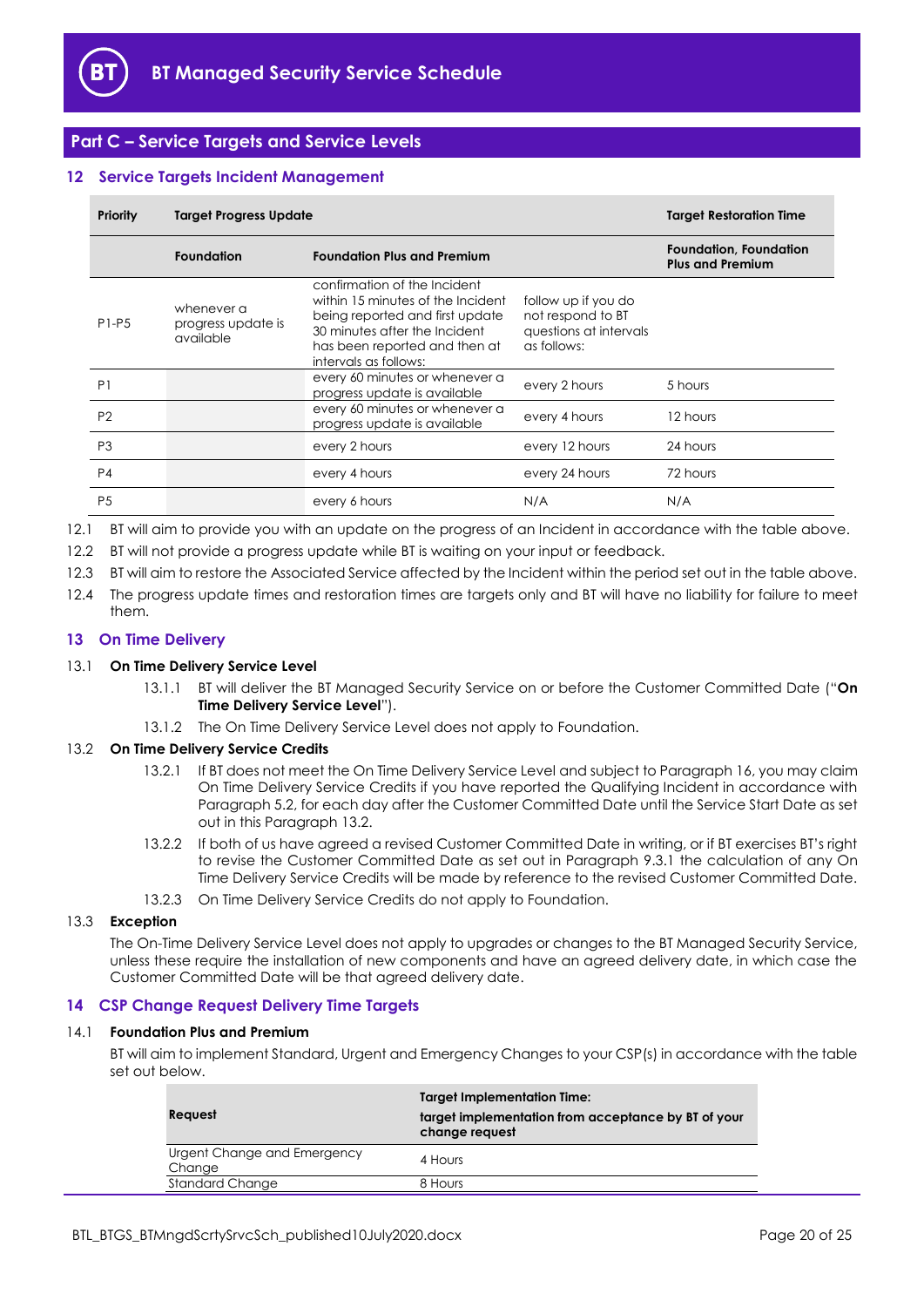

- 14.2 There is no Target Implementation Time for Complex Changes.
- 14.3 Service Credits will not apply to any CSP(s) change requests.

## <span id="page-20-0"></span>**15 Security Portal Target**

- 15.1 BT will aim to action your request to create a new User on the Security Portal within one Business Day, except during periods of Maintenance.
- 15.2 Service Credits will not apply to a request to create a new User.

## <span id="page-20-1"></span>**16 Requests for On Time Delivery Service Credits**

- <span id="page-20-2"></span>16.1 You may request On Time Delivery Service Credits within 28 days of the end of the calendar month in which a Qualifying Incident occurred by providing details of the reason for the claim. Any failure by you to submit a request in accordance with this Paragraph [16.1](#page-20-2) will constitute a waiver of any claim for On Time Delivery Service Credits for that calendar month.
- 16.2 Upon receipt of a valid request for On Time Delivery Service Credits in accordance with Paragrap[h 16.1:](#page-20-2)
	- 16.2.1 BT will issue you with the applicable On Time Delivery Service Credits by deducting those On Time Delivery Service Credits from your invoice within two billing cycles of the request being received; and
	- 16.2.2 following termination of the Contract where no further invoices are due to be issued by BT, BT will pay you the On Time Delivery Service Credits in a reasonable period of time.
- 16.3 The On Time Delivery Service Level and On Time Delivery Service Credits will be calculated in accordance with information recorded by, or on behalf of, BT.
- 16.4 The On Time Delivery Service Level under this Schedule will not apply:
	- 16.4.1 in the event that Clause 8 or Clause 23 of the General Terms applies;
	- 16.4.2 during any trial period of the BT Managed Security Service;
	- 16.4.3 in the event that Paragrap[h 7.1.4](#page-10-3) applies; or
	- 16.4.4 in any additional events or circumstances set out in the equivalent Paragraph in any applicable Associated Services Schedule(s) or Annex(es).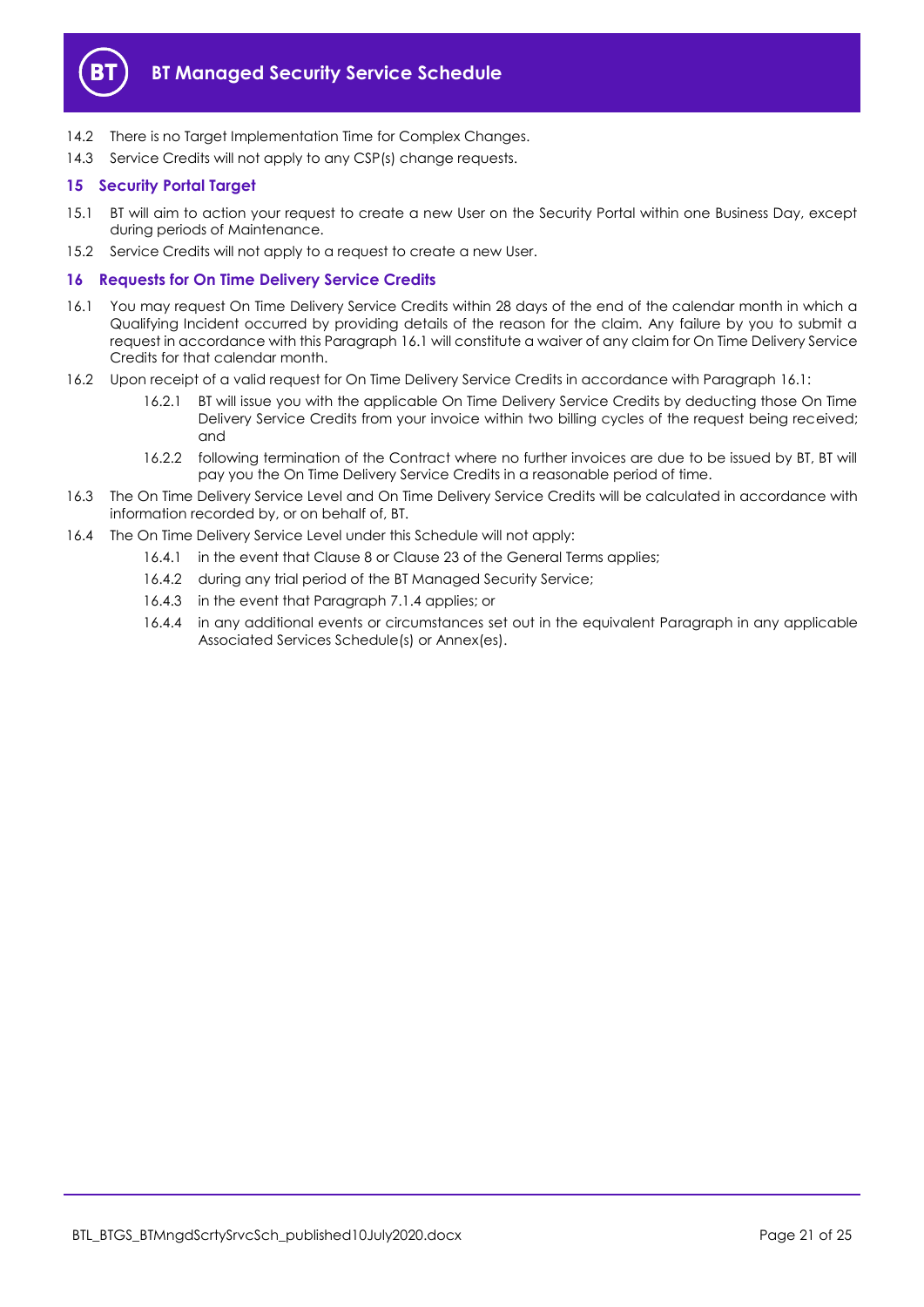

## <span id="page-21-0"></span>**Part D – Defined Terms**

#### <span id="page-21-1"></span>**17 Defined Terms**

In addition to the defined terms in the General Terms, capitalised terms in this Schedule will have the meanings below (and in the case of conflict between these defined terms and the defined terms in the General Terms or the Associated Services Schedules or Annexes, these defined terms will take precedence for the purposes of this Schedule). BT has repeated some definitions in this Schedule that are already defined in the General Terms. This is to make it easier for you to find the definitions when reading this Schedule.

"**Alert Logs**" means logs that track alert events (e.g. anomaly detection).

"**Associated Services**" means the BT products and services that you can use with the BT Managed Security Service and that are set out in the Order.

"**Audit Logs**" means logs that track changes (e.g. firewall rule changes) and access (authentication/authorisation) attempts.

"**BT Equipment**" means any equipment and any related Software that BT owns or that is licensed to BT and that BT uses to provide the BT Managed Security Service or the Associated Services.

"**BT Managed Security Service**" has the meaning given in Paragrap[h 1.](#page-1-3)

"**BT Owned**" means the delivery model for the Associated Services where BT will provide, install and commission any BT Equipment, including any hardware and Software, licensing and support agreements for the Security Appliances and will arrange for any on-Site support and remote service management.

"**BT Personnel**" means all those employees of BT who are engaged in the provision of the BT Managed Security Service or Associated Services (or relevant part of the BT Managed Security Service or Associated Services) from time to time.

"**BT Price List**" means the document containing a list of BT's charges and terms that may be accessed at: http://www.bt.com/pricing (or any other online address that BT may advise you).

"**BT Project Manager**" means the project manager BT appoints to liaise with you on Initial Setup matters as set out in this Schedule.

"**Business Hours**" means between the hours of 0800 and 1700 in a Business Day.

"**Complex Change**" means a change that is not a Simple Change. Examples of Complex Changes are set out in the Customer Handbook, which will be shared with you when the Initial Setup phase has been completed.

"**Continuous Improvement**" means the continuous improvement phase of the BT Managed Security Service as set out in Paragraph [6.](#page-7-0)

"**Controlled Deployment**" means the controlled deployment phase of the BT Managed Security Service as set out in Paragraph [4.](#page-3-0)

"**Controlled Deployment CSP Optimisation**" means the fine tuning of your CSP(s), conducted by you or in respect of Foundation Plus or Premium only both of us jointly.

"**Controlled Deployment CSP Optimisation Period**" means in respect of:

- (a) Foundation, 48 hours after receiving Notice from BT in accordance with Paragraph [10.2.6;](#page-15-5)
- (b) Foundation Plus, up to 30 Business Days after receiving Notice from BT in accordance with Paragraph [10.2.6;](#page-15-5) and
- (c) Premium, up to 30 Business Days after receiving Notice from BT in accordance with Paragraph [10.2.6.](#page-15-5)

"**Critical CVSS Score**" means a CVSS score range from 9.0 to 10.0.

"**CSP Change Management Process**" means the process in relation to changes to the CSP(s) as set out in Paragraph [6.3.](#page-9-0)

"**Customer Equipment**" means any equipment (including any Purchased Equipment) or any software, other than BT Equipment, used by you in connection with an Associated Service.

**"Customer Handbook"** means a document provided to you upon completion of the Initial Setup phase to provide you with information relevant to the BT Managed Security Service and Graded Service Tier purchased. The Customer Handbook is not a contractual document.

"**Customer Security Policy**" or "**CSP**" means your security policy containing the security rules, set and owned by you, that are applied to the applicable Associated Service and determine the operation of the applicable Associated Service.

"**CVSS**" means Common Vulnerability Scoring System v3.0.

"**De-installation Charges**" means the charges payable by you on de-installation of the Associated Services that are equal to the then current rates for Installation Charges on the date of de-installation.

"**Emergency Change**" means a highly critical, Simple Change that must be implemented as soon as possible specifically to address an issue having an adverse impact to business operations, or to prevent or resolve a P1 Incident.

"**Employment Costs**" means all employment costs including all salaries, wages, commissions, incentive payments, bonuses, all statutory contributions, holiday pay (including payment for accrued but untaken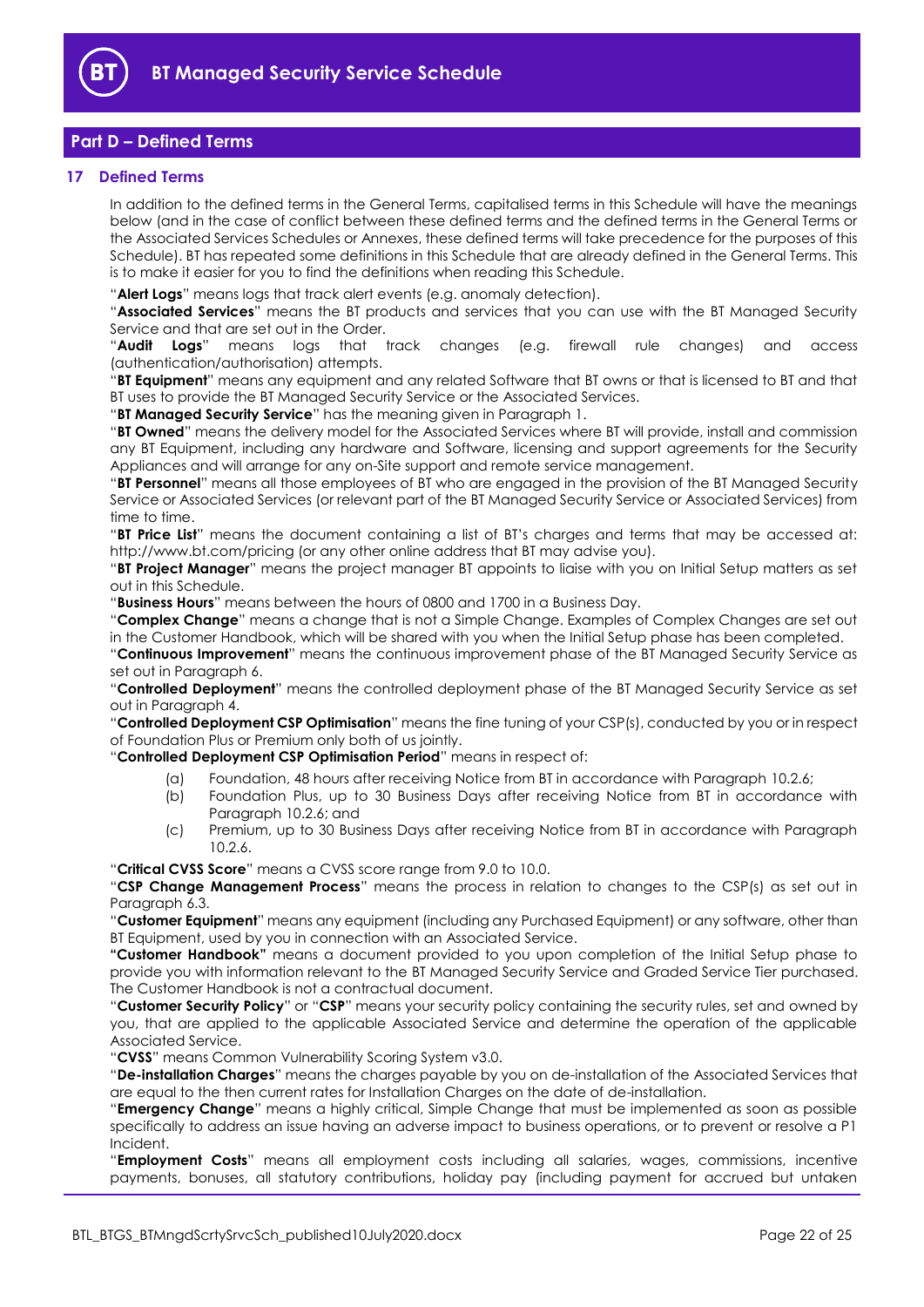

holiday), national insurance contributions, pension and employer insurance contributions made to or on behalf of an employee, taxation (including all income tax deductible under PAYE), expenses and all other emoluments, benefits and outgoings.

"**Employee Liability Information**" means such information as set out in regulation 11(2) of TUPE.

"**Enabling Service**" means services that are necessary for an Associated Service to function as set out in the Associated Service Schedule or Annex and you will ensure that these services meet the minimum technical requirements that BT specifies.

"**Foundation**" means the Foundation Graded Service Tier as set out in this Schedule.

"**Foundation Plus**" means the Foundation Plus Graded Service Tier as set out in this Schedule.

"**General Terms**" means the general terms to which this Schedule is attached or can be found at http://www.bt.com/terms, and that form part of the Contract.

"**Graded Service Tier**" is the term used to describe the level of management features for the BT Managed Security Service and is classified as either Foundation, Foundation Plus or Premium.

"**High CVSS Score**" means a CVSS score ranging from 7.0 to 8.9.

"**Incident**" means an unplanned interruption to, or a reduction in the quality of, the BT Managed Security Service or Associated Services or particular element of the BT Managed Security Service or Associated Services.

"**Initial Setup**" means the facilitation of the setup and delivery of the Associated Services as set out in Paragraph [3.](#page-2-0)

"**Installation Charges**" means those Charges set out in any applicable Order in relation to installation of the Associated Services, Purchased Equipment or BT Equipment as applicable and includes any work carried out or to be carried out by BT during Initial Setup and Controlled Deployment. This may include Charges relating to the supply of one-off or perpetual licences.

"**Internet**" means a global system of interconnected networks that use a standard Internet Protocol to link devices worldwide.

"**Internet Protocol**" or "**IP**" means a communications protocol for devices connected to the Internet that specifies the format for addresses and units of transmitted data.

"**IP Address**" means a unique number on the Internet of a network card or controller that identifies a device and is visible by all other devices on the Internet.

"**Local Area Network**" or "**LAN**" means the infrastructure that enables the ability to transfer IP services within Site(s) (including data, voice and video conferencing services).

"**Medium CVSS score**" means a CVSS score ranging from 5.0 to 6.9.

"**Minimum Period of Service**" means a period of 12 consecutive months beginning on the Service Start Date, unless set out otherwise in any applicable Order.

"**Monitoring and Management**" means the monitoring and management phase of the BT Managed Security Service as set out in Paragraph [5.](#page-3-1)

"**Notice to Amend**" has the meaning given in Paragraph [9.1.2.](#page-11-3)

"**On Time Delivery Service Credits**" means the Service Credit available of £100.00 per day for each Associated Service that fails to meet the On Time Delivery Service Level up to a maximum amount equal to the Installation Charges for that Associated Service.

"**On Time Delivery Service Level**" has the meaning given in Paragrap[h 13.1.](#page-19-5)

"**Operational Logs**" means logs that track activity (e.g. allow/deny on a firewall).

"**Outgoing Employees**" means the BT Personnel who are assigned to the provision of the BT Managed Security Service or Associated Services (or any relevant part of the BT Managed Security Service or Associated Services) at any Service Transfer Date.

"**P1**" has the meaning given in the table at Paragrap[h 5.2.1\(e\).](#page-4-3)

"**P2**" has the meaning given in the table at Paragraph [5.2.1\(e\).](#page-4-3)

"**P3**" has the meaning given in the table at Paragraph [5.2.1\(e\).](#page-4-3)

"**P4**" has the meaning given in the table at Paragraph [5.2.1\(e\).](#page-4-3)

"**P5**" has the meaning given in the table at Paragraph [5.2.1\(e\).](#page-4-3)

"**Patch**" means vendor provided software intended to address a specific Vulnerability.

"**Planned Maintenance**" means any Maintenance BT has planned to do in advance.

"**Premium**" means the Premium Graded Service Tier as set out in this Schedule.

"**Professional Services**" means those services provided by BT which are labour related services.

"**Qualifying Incident**" means an Incident, except where any of the following events have occurred:

- (a) the BT Managed Security Service or an Associated Service has been modified or altered in any way by you, or by BT in accordance with your instructions;
- (b) Maintenance;
- (c) you have performed any network configurations that BT did not approve;
- (d) an Incident has been reported and BT cannot confirm that an Incident exists after performing tests;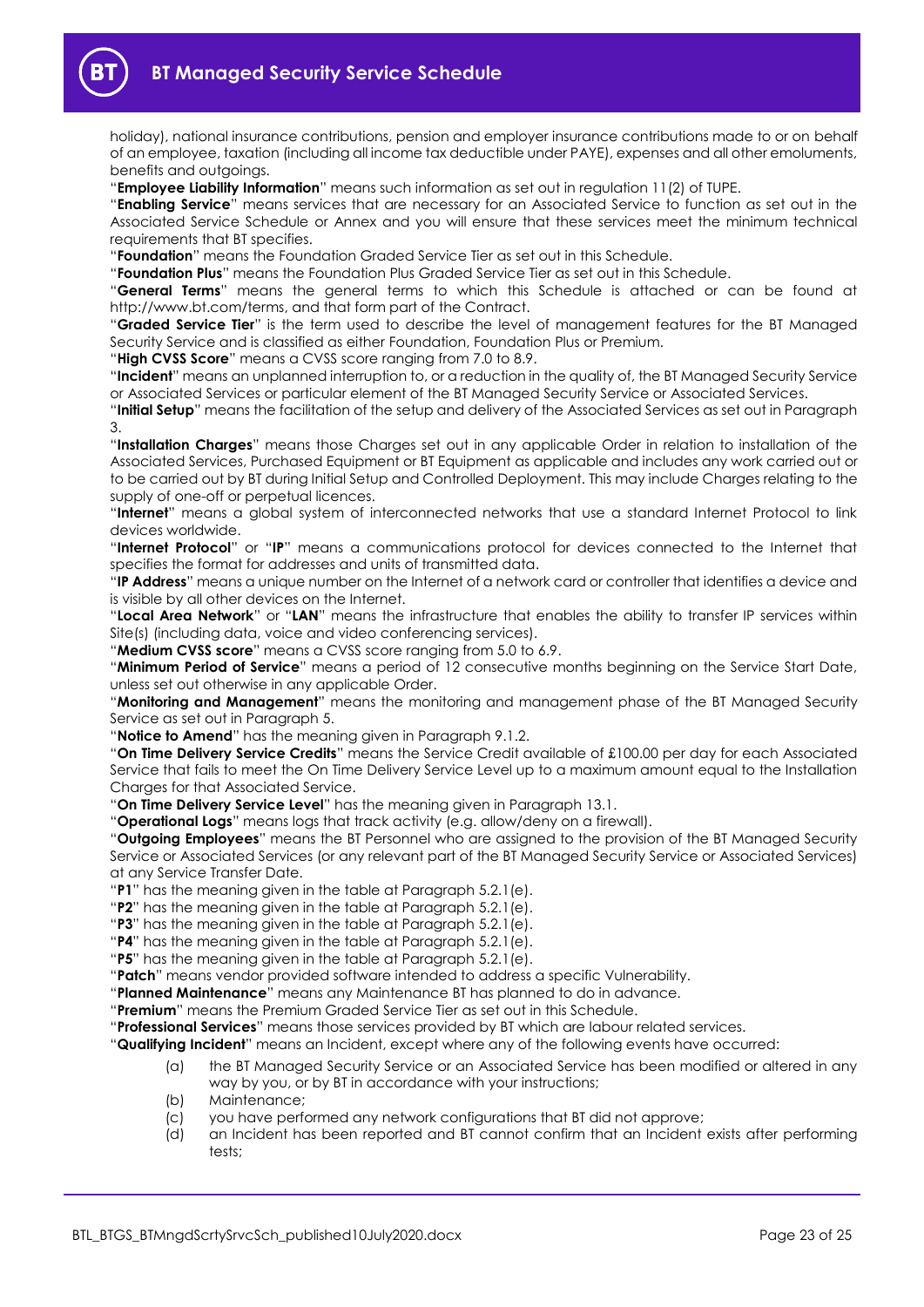- 
- (e) you requested BT to test the BT Managed Security Service or an Associated Service at a time when no Incident has been detected or reported; or
- (f) the Incident has arisen as a result of you changing your CSP(s).

"**Reasonable Use Policy**" has the meaning given in Paragraph [6.3.2\(e\).](#page-9-1)

"**Recurring Charges**" means the Charges for the BT Managed Security Service or applicable part of the BT Managed Security Service that are invoiced repeatedly in every payment period (e.g. every month), as set out in any applicable Order. This may include Charges relating to recurring licenses and third party support agreements.

"**Relevant Transfer**" has the meaning given in TUPE.

"**Renewal Period**" means for each BT Managed Security Service, the initial 12 month period following the Minimum Period of Service, and each subsequent 12 month period, or any period as agreed by both of us.

"**Resource**" means a physical resource such as CPU or RAM present on a Security Appliance utilised during the use of the Security Appliance and exhaustion of that Resource would cause an Incident in or degradation of the relevant Associated Service.

"**Security Appliance**" means the BT Equipment or Purchased Equipment that BT manages on your behalf as part of the Associated Services used to apply the CSP(s). The Security Appliance may be physical or virtual.

"**Security Operations Centre**" or "**SOC**" means the BT team responsible for the Monitoring and Management of the services provided under the BT Managed Security Service.

"**Security Optimisation Manager**" means the security manager appointed by BT who will work with you in respect of the activities as set out in Paragraphs [6.1](#page-7-4) and [6.3.3\(a\).](#page-10-4)

"**Security Portal**" means one or more webpages made available to you by BT to provide for one or more specific functions in relation to the BT Managed Security Service or Associated Services.

"**Security Threat Intelligence**" or "**STI**" means the security threat intelligence service set out in Paragraph [5.1.](#page-3-4)

"**Service Desk**" means the helpdesk that you are able to contact to submit service requests, report Incidents and ask questions about the BT Managed Security Service or the Associated Services.

"**Service Level**" means the On Time Delivery Service Level set out in this Schedule and the Service Levels set out in the applicable Associated Service(s) Schedule(s) or Annex(es).

"**Service Management Boundary**" has the meaning given in Paragrap[h 7.1.1.](#page-10-5)

"**Service Start Date**" means the date BT first makes a BT Managed Security and an Associated Service available to you which will be the date of completion of the Initial Setup.

"**Service Target**" means any target that BT aims to meet as set out in this Schedule or an Associated Service Schedule or Annex.

"**Service Transfer Date**" means the date on which the BT Managed Security Service or an Associated Service transfers from BT to you or any Successor Supplier.

"**Signature Updates**" means vendor specific updates that address the known counter measure to threats.

"**Simple Change**" means the Simple Changes set out in the Customer Handbook which will be shared with you when the Initial Setup phase has been completed.

"**Site**" means a location at which the BT Managed Security Service or the Associated Service is provided.

"**Standard Change**" means in respect of a Simple Change upgrades and modifications needed as a result of planned developments and security improvements.

"**Successor Supplier**" means any person or entity that provides all or part of the BT Managed Security Service or Associated Services or services similar or equivalent to all or part the BT Managed Security Service or Associated Services instead of BT (or its subcontractors).

"**Target Implementation Time**" means the target implementation time from acceptance by BT of your CSP change request as set out in the table in Paragraph [14.1.](#page-19-6)

"**Target Restoration Time**" has the meaning given in the table at Paragraph [12](#page-19-1) for the relevant priority level and Graded Service Tier.

"**Ticket**" means the unique reference number provided by BT for an Incident and that may also be known as a "**fault reference number**".

"**TUPE**" means Transfer of Undertakings (Protection of Employment) Regulations 2006 and the legislation, regulation, enactment, agreement or other instrument implementing the provisions of EC Directives No. 77/187 dated 14 February 1977, 2001/23 dated 12 March 2001 or any other equivalent local legislation.

"**TUPE Liability**" and "**TUPE Liabilities**" means all awards, compensation, costs, expenses, losses, liabilities, damages, claims, proceedings, awards, fines, orders, demands, actions, payments by way of settlement, penalties, tribunal awards and other liabilities (including legal and other professional fees and expenses on an indemnity basis and any liability to taxation).

"**Unified Threat Management**" or "**UTM**" means an approach to information security where a single hardware or software installation provides multiple security functions.

"**Urgent Change**" means in respect of a Simple Change upgrades and modifications needed as a result of unplanned activities or unforeseen activities, but which are not critical to maintaining the security of the organisation.